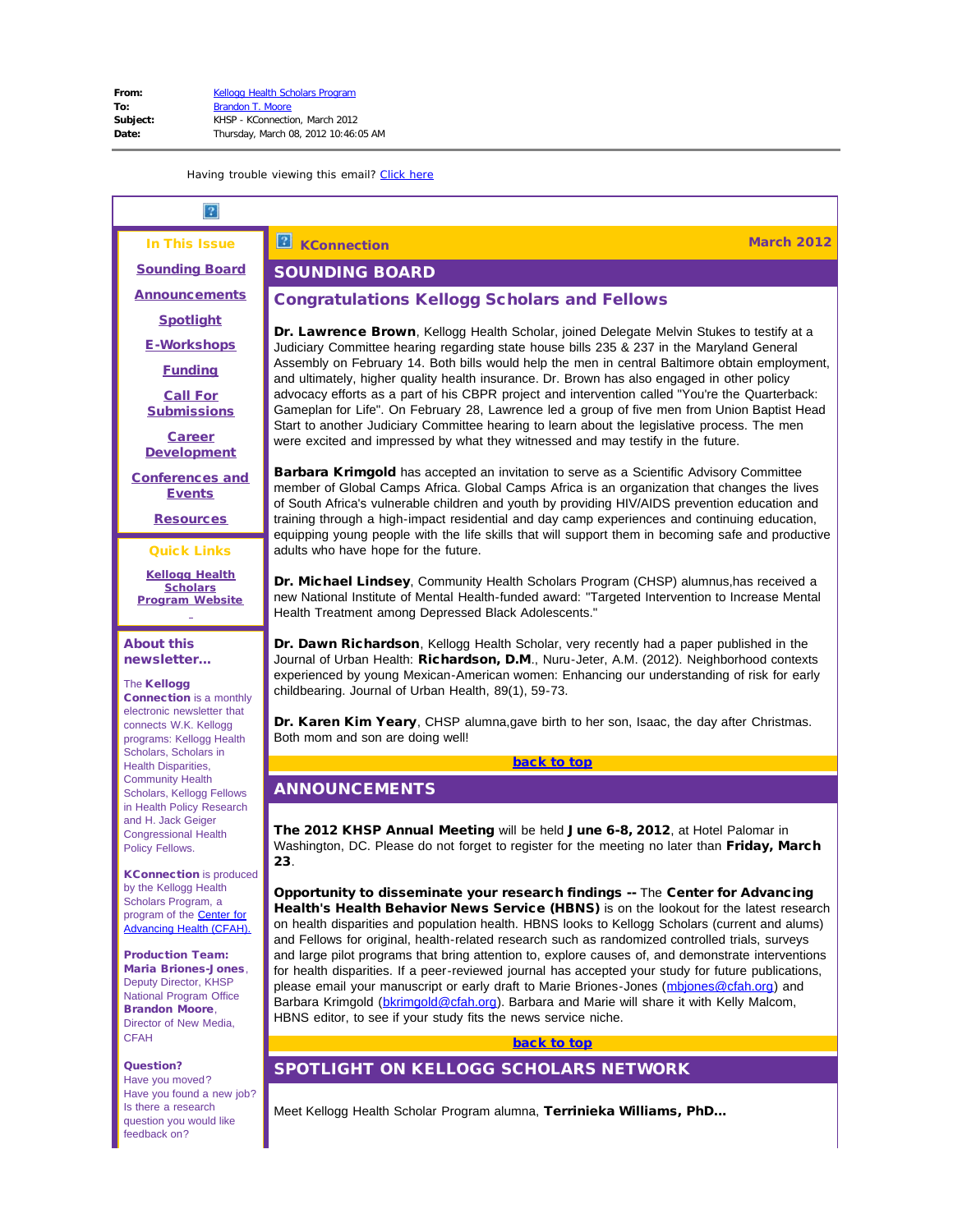Any recent publications? Do you have any experience or advice to share? Let us know! Email: [healthscholars@cfah.org](mailto:healthscholars@cfah.org)

#### Contributions:

To contribute information, resources or announcements to Kellogg Connection, e-mail [kconnection@cfah.org.](mailto:kconnection@cfah.org)

#### *Do We Have Your Most Updated Contact Information?*

<span id="page-1-0"></span>Please update our files if your email or mailing address has changed or will change. We want to keep our Scholars network as up-to-date and wellconnected as possible! Please send any changes to **[mbjones@cfah.org](mailto:mbjones@cfah.org)** or [healthscholars@cfah.org.](mailto:healthscholars@cfah.org)

Dr. Terrinieka Williams completed her BA in Psychology from Williams College and her PhD in Community Psychology from DePaul University. Dr. Williams' conducts research that has theoretical, practical, and policy implications in three complementary areas: (1) African American adolescent well-being, (2) educational and health disparities, and (3) community-engaged research using a variety of approaches and methodologies.

As a Kellogg Health Scholar in the Community Track at the University of Michigan, Dr. Williams worked on the YOUR Blessed Health (YBH) Project, an HIV/AIDS education program being conducted in African American faith-based organizations (FBOs) in Flint, MI. In addition to participating in the overall evaluation of YBH, she also worked with churches who had not yet participated in YBH to better understand the ways in which FBOs might play a role in adolescent sexual education and decision-making. The goals of this study were to: 1) learn how congregants believe faith institutions influence adolescent decision making; and 2) document sexual health resources that are available for adolescents within faith institutions. She and her partners disseminated the findings through a community report to the participating churches, presentations at national conferences, and peer-reviewed manuscripts, which are under review and in preparation.

Dr. Williams transitioned into her position as an Assistant Professor at Johns Hopkins Bloomberg School of Public Health in the Department of Population, Family and Reproductive Health in August 2011. There, she is also a core faculty member in the Johns Hopkins Center for Adolescent Health. She continues to work with faith communities and faith leaders in Memphis (with Dr. Latrice Pichon, KHSP-CT alum) and Baltimore (with Dr. Janice Bowie, KHSP-Hopkins Site Director, and other colleagues) around sexual health programming for African American young people. She is a consultant and investigator on grants focusing on HIV providers, youth ministers and faith leaders' attitudes, beliefs and concerns with discussing sexual health issues in faith settings. She recently applied for a federal and private funding to better understand the sexual health training of faith leaders and the religious experiences of young Black MSM. Her long term goals are to (1) help families and faith communities create a shared vision of adolescent sexual health messaging, and (2) design, implement, and evaluate a cost-effective, sustainable multi-level sexual health intervention that involves social networks (e.g., peer and family) and social institutions (e.g., faith communities).

Of the contribution that the KHSP Program made to her career, Terri comments, "The Kellogg Health Scholars Program gave me the time, space, and resources to become a better writer, a thoughtful researcher, and a competent grant seeker. Not only did I have the good fortune of receiving excellent mentorship and developing very close friendships within the Kellogg family, but I also had the opportunity to work with and learn from a number of supportive faculty members across the campus at the University of Michigan. I am extremely grateful for the knowledge and networks I gained as a postdoctoral fellow in the Kellogg Health Scholars program."

## [back to top](#page-0-4)

## ARCHIVED KHSP E-WORKSHOPS

<span id="page-1-1"></span>The archived KHSP e-workshops are taped from the live e-workshops of the Kellogg Health Scholars. These live electronic workshops are intended to bring Kellogg Health Scholars together between face-to-face networking meetings to explore topics of mutual interest. Its purpose is to form closer networks between the Kellogg Health Scholars and to provide to them and the Kellogg Community of Scholars support and resources for career development.

Access to archived e-workshops is STRICTLY LIMITED to Kellogg Health Scholars, Kellogg Fellows in Health Policy Research (current and alumni), Scholars in Health Disparities and Community Health Scholars program alumni and H. Jack Geiger Congressional Health Policy Fellows program alumni. The contents of these e-workshops are confidential. These archived presentations should not be accessed, copied or forwarded by/to any individuals other than group of scholars, fellows and scholar/fellow alumni that have been identified.

To listen to the archived presentations and download materials, visit [http://bit.ly/f8TRa1](http://r20.rs6.net/tn.jsp?et=1109480927004&s=1&e=0012OgI-WeFo4v2WflzTYP46w0N-CdIschWrf32JygFv3x1598WHvu2L0kVFJn7UEZ0TzfarHfHwqawuh9oxJ_8PB94InzSyv-oU4IvF0R0EsCJQw_2bm3tXUYhuWTLC24Qs58Rkxk5Gjw=). For login and passcode information, please contact Brandon Moore at **bmoore@cfah.org**.

## [back to top](#page-0-4)

## FUNDING

Center for Medicare & Medicaid Innovation Strong Start Campaign - New Funding Opportunities for Testing New Approaches to Prenatal Care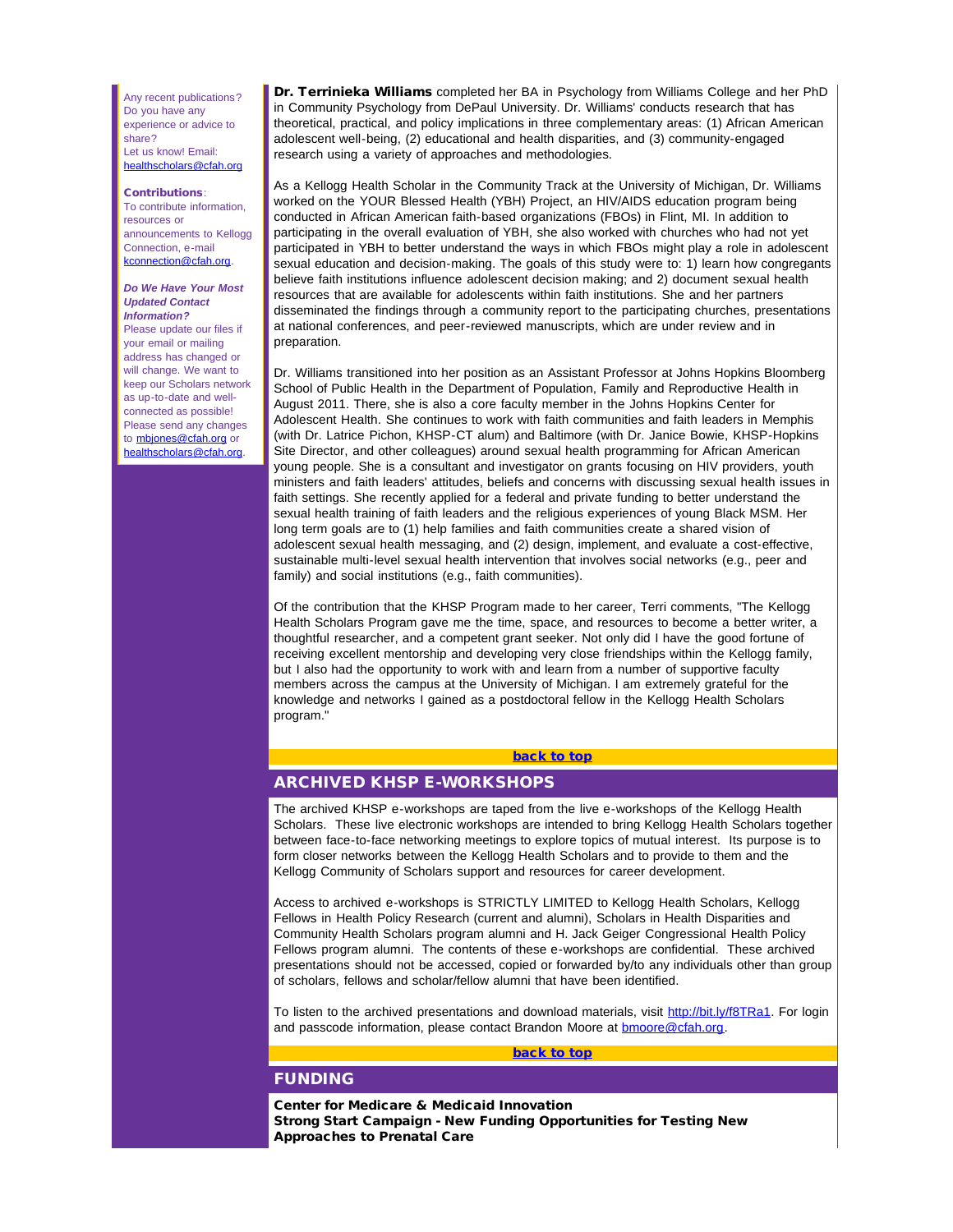## LOI Deadline: March 21, 2012 (5:00 p.m. EST) Application Deadline: June 13, 2012 (5:00 p.m. EST)

As part of the Strong Start campaign, CMS has released a funding opportunity announcement to reduce the frequency of premature births - medically defined as less than 37 weeks of gestation in pregnant Medicaid beneficiaries. Under this initiative, the CMS Innovation Center will award up to \$43.2 million through a competitive process to providers, States, and managed care plans to achieve better care, improved health, and lower costs for pregnant Medicaid beneficiaries and their newborns. Announcement details at [http://innovation.cms.gov/initiatives/Strong-](http://r20.rs6.net/tn.jsp?et=1109480927004&s=1&e=0012OgI-WeFo4t9Al9Ndf0PfMzx8NbWRDy-VoweNS_LhIHsug-n-211k1ka-nJ1nXRd7le8PBx3VWBCcp-2tCiJzv-gSeGYkEohOjYmra_Ek6CqppB8TkaEM8NWsyZrfGGS3vc5vE4PKgRMop-2QLxO1cwPKwvrgLQWrvV3f-AJ1tJGdfIjZmeh3sR9xdbjKbbS2Wa2jbNIuqsAk7BF4CkUUVXaCACUAwAx6OiaH9Eq_lgmx9SD1Aca3Q==)[Start/Funding-Opportunity-for-Testing-New-Approaches-to-Prenatal-Care.html](http://r20.rs6.net/tn.jsp?et=1109480927004&s=1&e=0012OgI-WeFo4t9Al9Ndf0PfMzx8NbWRDy-VoweNS_LhIHsug-n-211k1ka-nJ1nXRd7le8PBx3VWBCcp-2tCiJzv-gSeGYkEohOjYmra_Ek6CqppB8TkaEM8NWsyZrfGGS3vc5vE4PKgRMop-2QLxO1cwPKwvrgLQWrvV3f-AJ1tJGdfIjZmeh3sR9xdbjKbbS2Wa2jbNIuqsAk7BF4CkUUVXaCACUAwAx6OiaH9Eq_lgmx9SD1Aca3Q==).

## National Institutes of Health, *Eunice Kennedy Shriver* National Institute of Child Health and Human Development ([NICHD](http://r20.rs6.net/tn.jsp?et=1109480927004&s=1&e=0012OgI-WeFo4tjApb0HcohtN7E68sSQHUaQ9QD_G5j3YjH7ycbPufYxlV-ReAvcLs_gl_IbKfk-5aS7uj1xtyq_WCNIm94xWSlM6EluU_-oVBl8K2-vpE_kQ==)) Academic-Community Partnership Conference Series (R13) (PAR-12-102)

Deadline(s): April 10, 2012, October 17, 2012, October 17, 2013

<span id="page-2-0"></span>The *Eunice Kennedy Shriver* National Institute of Child Health and Human Development (NICHD) encourages Research Conference Grant (R13) applications to conduct health disparities-related meetings, workshops, and symposia. The purpose of the Academic-Community Partnership Conference Series is to bring together academic institutions/organizations and community organizations to identify opportunities for addressing health disparities through the use of Community-Based Participatory Research (CBPR). The objectives of meetings conducted as part of this award will be to: (1) establish and/or enhance academic-community partnerships; (2) identify community-driven research priorities, and (3) develop long-term collaborative CBPR research agendas. Thus, it is expected these partnerships will lead to grant applications for the support of CBPR projects designed to meet identified community needs. The areas of focus for these partnerships may include one or more of the following community-health issues: infant mortality; Sudden Infant Death Syndrome (SIDS); fibroid tumors; childhood, adolescent, and/or adult obesity; health literacy; techniques for outreach and information dissemination; pediatric and maternal HIV/AIDS prevention; and violence prevention. Announcement details at [http://grants.nih.gov/grants/guide/pa-files/PAR-12-102.html](http://r20.rs6.net/tn.jsp?et=1109480927004&s=1&e=0012OgI-WeFo4sJfEcwbaom2MTyQ27bingPaj0XYUCZOW_yom27msx0HILDVZBJqh-NppH1LJgmk0dEaLGch-0euIOZ4BUcNEk0bSfeSZl7wW1EzSbgXFW6W7vrX4xQPztwJWhu_bzHKSQF_5ejNKHhOVLMJedk1Ppa8vFkZEicwAY=).

## [back to top](#page-0-4)

## CALL FOR SUBMISSIONS

Call for Abstracts - Intercultural Cancer Council Biennial Symposium on Minorities, the Medically Underserved & Health Equity Empowering Communities in the Era of Health Care Reform Hilton America's Hotel Houston, Texas

June 27-July 1, 2012

Deadline (extended): March 30, 2012

On behalf of the 12th Symposium on Minorities, the Medically Underserved & Health Equity, we would like to offer an opportunity for you and your organization to share the important work you are accomplishing within your community. Our theme this year is *"Empowering Communities In the Era of Health Care Reform."* In keeping with this theme, the ICC invites papers that specifically address the following:

- Basic, clinical, and behavioral research,
- Community-based program research and evaluation,
- Health services research,
- Health policy research, or
- Successful implementation of community-based programs.

We are interested in papers and projects that address the disproportionate impact of cancer and chronic disease on racial, ethnic and medically underserved populations. Appropriate topics include the major cancer sites, or cancer sites with disparate rates for specific population groups; diet, nutrition and obesity; environmental factors; tobacco; family history and genetics; cultural competency; health services research (including access and quality of care) and health statistics; community and faith-based health interventions; quality of life and end of life concerns; public health policy; children and the elderly; and survivorship and caregivers. For the community-based success stories (CBSS), we are specifically looking for examples of successfully engaging policy makers; building and maintaining coalitions; measuring outcomes; addressing social determinants of health; preventing chronic diseases; and screening, treatment and survivorship. To be inclusive of the rich diversity of research, intervention and best practices that affect the health of minority populations, we welcome abstracts from students, professionals and community members. In addition to evaluating abstracts for quality, conference planners will give consideration to the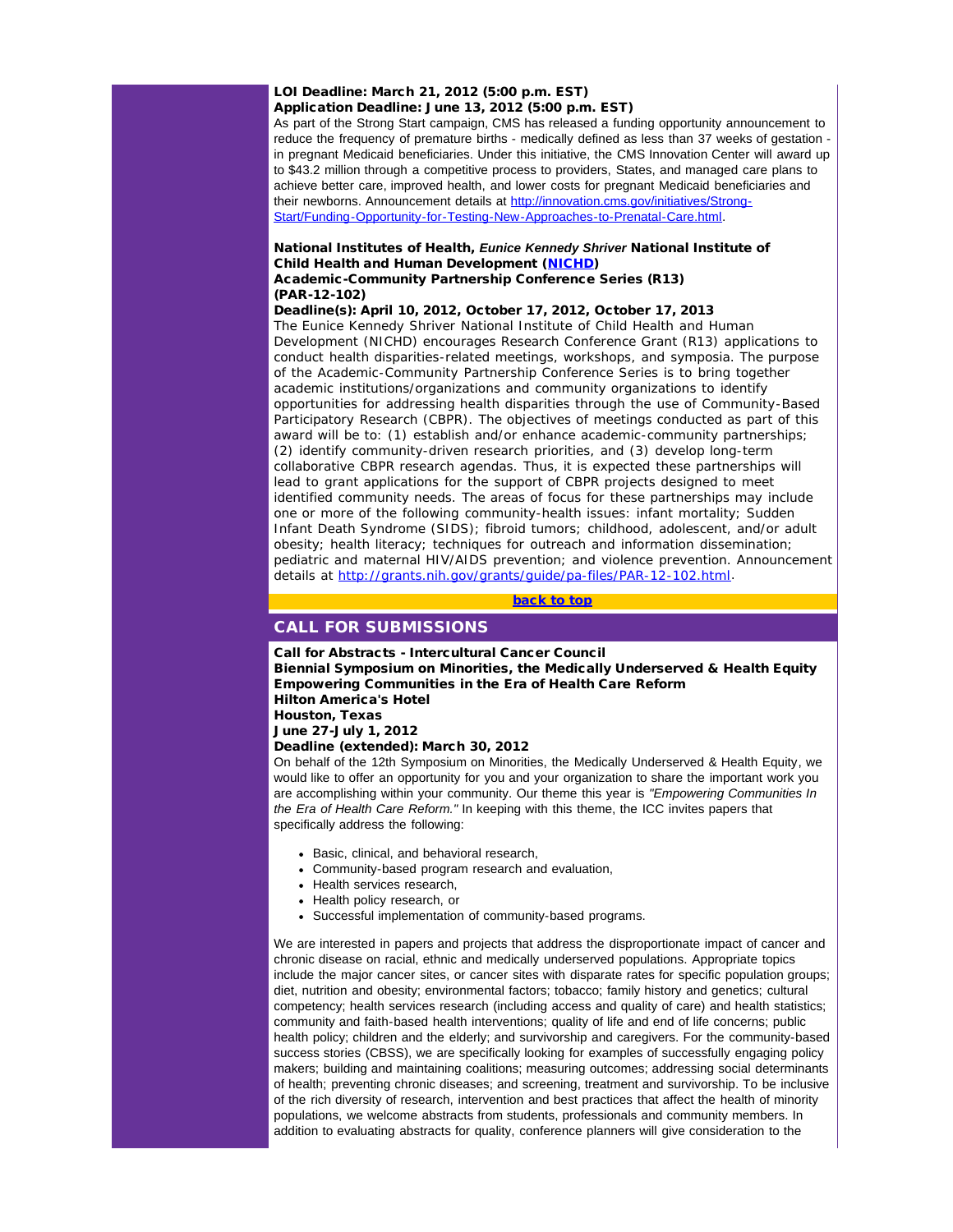importance of ethnic and geographic diversity in determining the conference program. Each oral presentation will be limited to 15 minutes. Abstracts not selected for oral presentation will automatically be considered for a poster presentation. A laptop computer, projector and PowerPoint software will be available for all presenters. As the Symposium is striving to go "green," we plan to upload slide presentations and/or handouts to the conference website for later download by participants and the public. As such, we will not be reproducing any handouts for these sessions. Your submission implies consent to post your abstract, slide presentation and any handouts on the conference website, which will be viewable by the larger public. Details at [http://www.iccnetwork.org/](http://r20.rs6.net/tn.jsp?et=1109480927004&s=1&e=0012OgI-WeFo4vcoMQ5qR2USUFIGbdzdfJ3vj3vnM03oMn1Yn8SbwCqAEPqM-QPqo-FSJBrP560lARpgh7Ogjh8ld0gsb2vDowCQey13XrKzM8uqTwObr2Q_Q==) .

# Call for Applications and Nominations - American Public Health Association APHA Boards and Committees

### Deadline: March 31, 2012

If you are interested in applying for a position for these or any other leadership positions go to *Open APHA Position Descriptions*:

[http://www.apha.org/about/gov/leadership/Full+list+of+2012+Open+Positions.htm](http://r20.rs6.net/tn.jsp?et=1109480927004&s=1&e=0012OgI-WeFo4sZdU5YyjJx73GgBfTVV0iFVhd_zOQgXO3CXXRrcZDSOqGZd6OJ72y3knRGhK2ZNamdtOd17rw842XlDXdPC8AIqxLq92NNROGyU3LtzhQynLV6dFYEqVTf-YHa1g5o8uGqM3kfY-SEfwl7KiiyfqRfNQ_urZVZfo5X_EjCrv9JgFqRXRFXxOC1QmNKKXmlR4Y=). More information about APHA governance can be found attached to this email and at: [http://www.apha.org/about/gov/.](http://r20.rs6.net/tn.jsp?et=1109480927004&s=1&e=0012OgI-WeFo4uGbUofa6_wpzesAQEOASMqarWTwl3TZ9uPzoOcL1nx2veQ9nY-s7FbbQLcb2m3CvoQDHBV6DEOvU6VsrGwcluyGQ_4K_pYfGBNMWE5_ejS8XSr5TpwvJ8W)

If you are interested in providing a nomination, please fill out and submit the Leadership Appointment Nomination Form [http://www.apha.org/NR/rdonlyres/77E42ECB-03E3-4B82-87EB-](http://r20.rs6.net/tn.jsp?et=1109480927004&s=1&e=0012OgI-WeFo4tzwVT1wAgbPx3diNmCFCC7N4PfeNCkEcSKzmhut25ETvpmdKqcEkZtoWK9I8a9iP0yk3MhCT1fKbMcGkcJ7aVIUE0hcECli-J7ckC9-bS-T5SKNpGyAjzUhZrPyXNyDnguTQFYI_IHzDSROqfibd6gCa-UnaNTTXvKMRboSfDqEWlCWgNc8nCO8kAm6iSyAXbSaCbH5NiNx2TiK74jSj92)[A6B6B1B31AC3/0/LrdshpApptNomForm2011.pdf](http://r20.rs6.net/tn.jsp?et=1109480927004&s=1&e=0012OgI-WeFo4tzwVT1wAgbPx3diNmCFCC7N4PfeNCkEcSKzmhut25ETvpmdKqcEkZtoWK9I8a9iP0yk3MhCT1fKbMcGkcJ7aVIUE0hcECli-J7ckC9-bS-T5SKNpGyAjzUhZrPyXNyDnguTQFYI_IHzDSROqfibd6gCa-UnaNTTXvKMRboSfDqEWlCWgNc8nCO8kAm6iSyAXbSaCbH5NiNx2TiK74jSj92).

### Call for Reviewers - National Center for Health Statistics 2012 National Conference on Health Statistics Deadline: April 16, 2012

The call for abstracts for the 2012 National Conference on Health Statistics is now open and will close on April 16, 2012. The objective of this year's Poster Session is for researchers to present original research on health, health data and statistics and to provide a forum for discussion with colleagues interested in their research. This year there is special focus on student research. We plan to recognize the best student abstracts with an offer to present their research in a special scientific session. Also, student posters will be judged during the conference and the winners recognized during the plenary session on the last day of the conference. For additional information, visit: [http://www.cdc.gov/nchs/events/2012nchs/index.htm.](http://r20.rs6.net/tn.jsp?et=1109480927004&s=1&e=0012OgI-WeFo4sw83gzUWRst6du6mHvcQSaj6XaC9NKv3wyr_lyS6Z2sjIVWfRh8Ep_vllfOaH8KHc16jE94vVbFvDYu9U4qvG4LKLAof51vH-Hh9qqvkhui9aZfvez_3TOZSrK6HEj6z-BzHf4IVHk9w==)

# Call for Nominations - American Public Health Association (APHA) 2012 APHA Awards Program

## Deadline: April 20, 2012

The American Public Health Association is now accepting nominations for its 2012 APHA Awards Program. Nominate a colleague who exemplifies outstanding professionalism and dedication, and has made extraordinary contributions to the field of public health. Membership is not required for nomination to several of APHA's national awards. Awards will be presented at the 140th APHA Annual Meeting and Exposition, Oct. 27-31, 2012, in San Francisco. The deadline for nominations is April 20, 2012. Awards description, criteria and nomination forms are available at [www.apha.org/about/awards](http://r20.rs6.net/tn.jsp?et=1109480927004&s=1&e=0012OgI-WeFo4skhIZt_1vbi40EelUk1cTelEBXByMulVF-m8mG5vJAgSWjbVQbDPcuZwheXdRASdjnykbNdDtQziaiSKq4qxXddFnvPvKWMrb62ceTyJ9wGnXXagBBuLuylZgKk6mYZHRLyAoA2FFxrcwXtOZDSGIC). For more information contact [deborah.dillard@apha.org](mailto:deborah.dillard@apha.org) or 202-777-2442.

**[Sedgwick Memorial Medal](http://r20.rs6.net/tn.jsp?et=1109480927004&s=1&e=0012OgI-WeFo4ua1e9Sthcg3rnvBKZQXZLUAPXwHC5XnZ4MI5srtwtotTecZOKP0-AFZuu6p9sqBlEAkwp7KhTSA_CA93aRm_Oe6B4h0HKNJmB4lgBX0vgzhj8SZ6R4XJmoM3TSJIYi1UGw-ajciqBcXT0ovJB2BZPD)** - recognizes an individual for outstanding accomplishments in the field of public health and is APHA's oldest and most prestigious honor

[APHA Award for Excellence](http://r20.rs6.net/tn.jsp?et=1109480927004&s=1&e=0012OgI-WeFo4tBDk0ooVNgeDe33G9HdBWzWbM2tXF_cEne958TCvyvxGrszuokZ7idNRkgBwyFeGjL_vgAh1obZAIZetYs3c863TsDatlFFovJVmnlP3yypFLgCyPOJCbAR4L0ifO-1QXgP2xKmDNlnVQzLUTneBT8) - honors a living individual for creative work in applying scientific knowledge or innovation to improve community health

[David P. Rall Award for Advocacy in Public Health](http://r20.rs6.net/tn.jsp?et=1109480927004&s=1&e=0012OgI-WeFo4uhwKhDonL5Yw85nDO3efa37ehATb9_JoSc95WJSel45clD3ShMy-N2Jg3tONlLvjYhI9OAQS0BVGyxO8m_e2nvYYNnYGYxg7jeUkMdkiMil4A08fm75e1qeCQZufCM4Z3oJIUYfADY_0DUVl2keqL7) - recognizes an individual who has made outstanding contributions to public health through science-based advocacy [Martha May Eliot Award](http://r20.rs6.net/tn.jsp?et=1109480927004&s=1&e=0012OgI-WeFo4swRne4gP2hqWPwPlfb9eo_Qd5XbutU0YK7_5HscupSUUCH7LCcF3PGSietRT-ekUOjybd3Dxwcwn1i4tS2b9dOiwQZO2-bZXcXw7yukT1uUgTl85wTqjtZW0otBGhf4d3c5ygaqC4Bgg8OUtwe22Ox) - honors a professional worker in the field of maternal and child health

**[Milton and Ruth Roemer Prize for Creative Local Public Health](http://r20.rs6.net/tn.jsp?et=1109480927004&s=1&e=0012OgI-WeFo4sHRuY29MO2gTFvnHKiyY-abjRYdstZdet0Hf6WBZRSD9vHDqmGn1dIEJkcte-TdcPDAmqk2KrXUqUdrIuPgznJsNSFi22-B2Os0rKxkdRS27vR8F0Cd6pAWlprFhX0ccENKy-js4kPWK3jPvhMNOWI) - is awarded to a** health officer of a county, city or other unit of local government in recognition of outstanding creative and innovative public health work

[Helen Rodriguez-Trias Social Justice Award](http://r20.rs6.net/tn.jsp?et=1109480927004&s=1&e=0012OgI-WeFo4tStxwyfcrDvKKoTwTkjZiOjmNjauTsRS3w1ipXjxyO_zZS1hfR0P5Is1ovkPj9JsMxHwol9IP0yLSJ3GQTst1cEhsB7eI6cG7VrnZIK78QJZHdlqhKHqv6MYTn1KX1PwQEY217aIyUFtuJGbiLq6O1) - is awarded to an individual who has worked toward social justice for underserved and disadvantaged populations

[Sidel-Levy Award for Peace](http://r20.rs6.net/tn.jsp?et=1109480927004&s=1&e=0012OgI-WeFo4v7aUrKiM1zyO9JuO_Eaq-aGIZR5vvXnFIoyvFOIX8Aq-sEzKPdtbBgA4xLTsoTqtAguVS6yzpwgrq9C-9GOVhVaogw7lEzAGvTkFMBdGHuLpehedPYc2_VaOoWSntjbrzPP4ZIHruilBxIp1byylYp) - is presented to an APHA member who has made outstanding contributions to preventing war and promoting international peace

**[Jay S. Drotman Memorial Award](http://r20.rs6.net/tn.jsp?et=1109480927004&s=1&e=0012OgI-WeFo4uTkCxWCEFNqx_0A7Q0F2DuH07jDqm01qsDqQCUJem2ewyNjZZG4sri1A00L2f2DccHBpQ3H3VmdNN99ePtPSXsar3sC7CFIWtpA8MRy_WgMyy6y4lTTV7zRrcLmOQRSBSlMJjtwIE3sbLOCGvxlRYd)** - recognizes the career of a promising young public health professional or student

**[Student Assembly Public Health Mentoring Award](http://r20.rs6.net/tn.jsp?et=1109480927004&s=1&e=0012OgI-WeFo4tJs_usR-gnXV557krgKGjLbc5s5v6Oz6iIryqwgaCF3zkjrMXwyxgoXX4YCkoKn9UkEUcq4a6MSp7BsASV4-bPQHUqtwsuymw1bl9IZlQK6PdMe6JttufeBHtvemEdo-N4-5uUcIiXvlrEJwmjGxIR) - recognizes an APHA member for** their essential role of mentoring in public health and leadership development

Call for Papers - *Health Education & Behavior* Systems Science Applications in Health Promotion and Public Health Deadline: May 1, 2012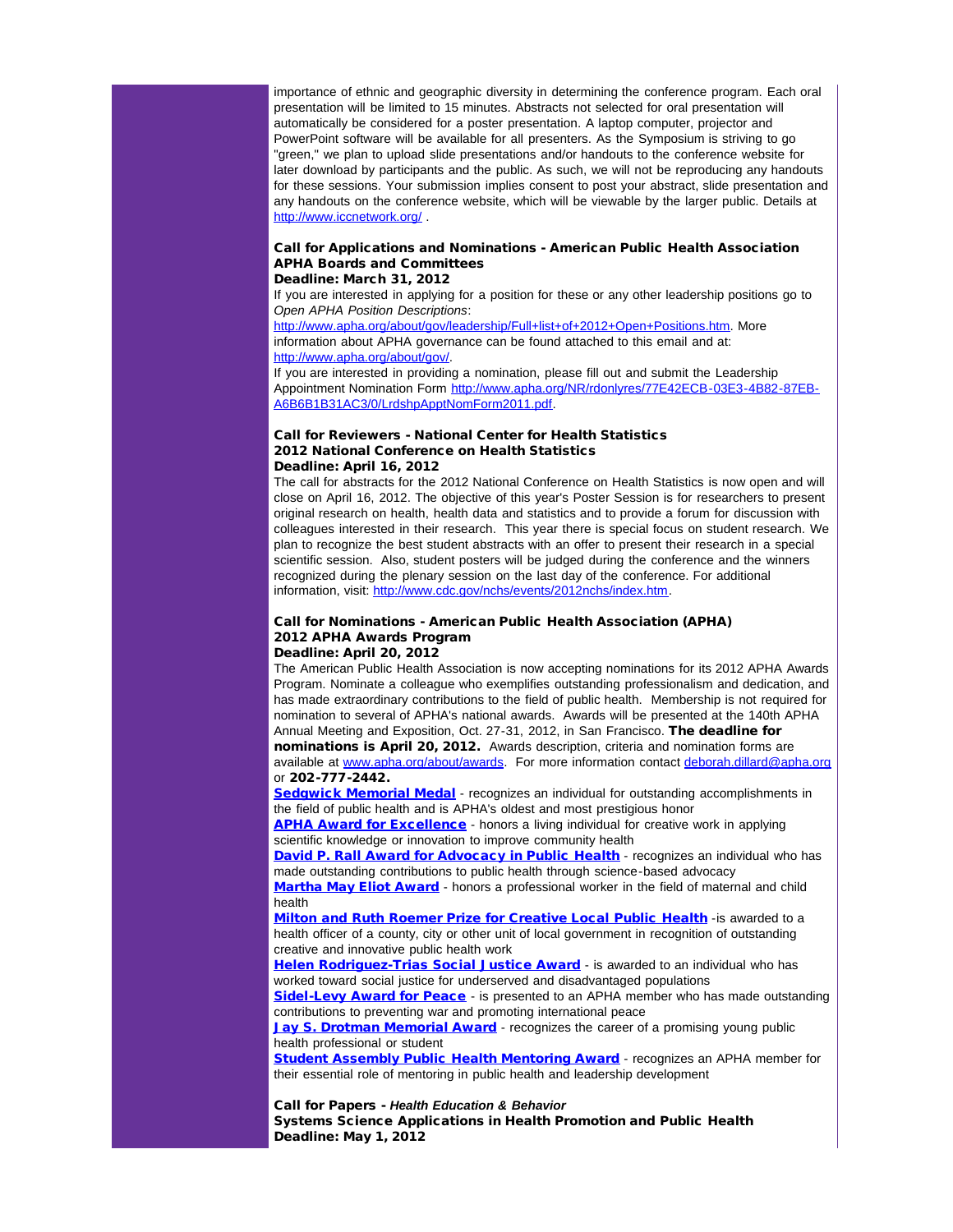Health Education & Behavior (HE&B), in collaboration with the Office of Behavioral and Social Sciences Research (OBSSR), the Fogarty International Center (FIC), the National Cancer Institute (NCI), the National Institute on Dental and Craniofacial Research (NIDCR), and the National Institute on Aging (NIA), at the National Institutes of Health (NIH), intends to publish a special issue of the journal devoted to the topic of systems science. This issue will showcase the application of various systems science methodologies to health promotion and public health research questions. Particular methodologies of interest include, but are not limited to: system dynamics modeling, agent-based modeling, network analysis, microsimulation, operations research, and various engineering approaches. The goal of the special issue is to acquaint the readership of HE&B with the potential for systems science methodologies to address population health problems and to showcase current efforts in this area. We expect the special issue will appeal to researchers, public health practitioners, and policymakers.

Submission Requirements: All manuscripts should be submitted online at the HE&B submission portal at [http://mc.manuscriptcentral.com/heb.](http://r20.rs6.net/tn.jsp?et=1109480927004&s=1&e=0012OgI-WeFo4t-Ci4NhNZRXkKtT-Lu5drU0IOq9Vn1XgkxQMUZc9IQIie4JoKg-YShHswEoHmvRYxT5zcIhOGohs-kIGByyoQrykFsUfUv2vAqiTQaLjWt7TXVFzeqh6-M) The site contains detailed instructions on how to submit and track the progression of a manuscript through the review process. To be considered for inclusion in this series, manuscripts must be submitted by May 1, 2012. Earlier submissions are encouraged. We also request that the corresponding author send a brief electronic message as soon as possible to the guest editors describing the focus of the manuscript that is intended for submission. All papers will undergo standard peer review by the HE&B editors, guest editors, guest editorial board, and peer referees, as defined by HE&B policy. The HE&B Web site provides detailed instructions for authors; see: [http://www.sagepub.com/journalsProdDesc.nav?](http://r20.rs6.net/tn.jsp?et=1109480927004&s=1&e=0012OgI-WeFo4sS6OvACJAGKAgYFIAPcoVGIgkB3Y2zzyUZ1qmKRyl1KP8OZeFb2XBoFLp6W7O3_zOROMkQyzt5plYo1GYt7SKUbBEHPlZAGtp1yb1HwUck6aFrRX4PipjmfFAh_-aUHgItXeGGTcVRcXj-4Yg1E2NMgluqE2M3ZOJ81V17umiXZMBb46RcIHv2jvesjtO6zyAF83w87O8OEA==) ct\_p=manuscriptSubmission&prodId=Journal200851

To view the full announcement, please click on the link below: [http://www.sophe.org/Sophe/PDF/HEBCFPSSinPH.pdf](http://r20.rs6.net/tn.jsp?et=1109480927004&s=1&e=0012OgI-WeFo4szSK3RxGKgqkgGRA3mj416jwmxAPgQ334-u-s2xXZ97IiWa2nlhzummj-DOUEVDY__SB2xwvBnRAPc4MnEQRvcs1AGtApKwSzUWY6hdNMxG276t3J-A1fAdY_w5MVbGlnPmyEP9NzM_w==) Guest Editors:

Patricia L. Mabry, Ph.D., Office of Behavioral and Social Science Research National Institutes of Health, E-mail: [mabryp@od.nih.gov](mailto:mabryp@od.nih.gov)

Bobby Milstein, Ph.D. M.P.H., Hygeia Dynamics Policy Studio, E-mail:

[bobby@hygeiadynamics.net](mailto:bobby@hygeiadynamics.net)

For further information or questions, please contact Amanda Schnitzer, HEB Editorial Manager at [aschnitzer@sophe.org](mailto:aschnitzer@sophe.org).

## Call for Papers - National Center for Health Statistics 2012 Conference on the National Survey of Family Grown NCHS Offices Hyattsville, MD

October 17-18, 2012

### Deadline: June 18, 2012 (5:00 p.m. EDT)

The National Center for Health Statistics (NCHS) announces the 2012 Research Conference on the National Survey of Family Growth (NSFG) and issues this Call for Papers. The Conference will be held on Wednesday and Thursday October 17 and 18, 2012, at NCHS located in Hyattsville, Maryland, just outside Washington, DC. The purpose of the conference is to present and discuss original, unpublished analyses of the National Survey of Family Growth. Participants in the conference (discussants and 1 presenter per accepted paper) will be reimbursed for travel and lodging expenses. About 20 papers will be accepted for presentation at the conference. Topical sessions will be organized around the themes represented by the accepted papers. Papers are welcome on any topic, provided the principal data source is the 2006-2010 National Survey of Family Growth. Use of earlier NSFG cycles 1-6 is also welcome. *Papers or extended abstracts*(3 or more pages) should be submitted electronically in *one file*with first author's last name in title (PDF or Word format) to nsfg@cdc.gov. All submissions will be acknowledged by email within 1 business day. If preferred, submissions may also be sent by overnight mail for receipt by 5 pm EDT Monday, June 18, 2012. Please include full contact information, including email address, so that confirmation can be sent. William Mosher, PhD or Jo Jones, PhD National Center for Health Statistics 3311 Toledo Road, Room 7307 Hyattsville, MD 20782, 301-458-4222 Authors will be notified by e-mail of acceptance or rejection of their papers by 5 pm EDT Wednesday, July 18, 2012. The 2006-2010 NSFG data are based on interviews with 22,682 men and women aged 15-44 years. Some of the topics that may be studied with the NSFG are:

\* male or female fertility; contraceptive use; infertility;

\* marriage and cohabitation; attitudes toward family life;

reproductive health, including use of health care;

\* HIV/STD risk-related behavior, sexual behavior and sexual identity/orientation;

parenting activities by men (fatherhood roles); and

socio-economic, religious, and contextual variations in these behaviors.

Public use data and documentation files (questionnaires, user's guides, and codebooks) for all cycles of the NSFG are available on the NSFG website (www.cdc.gov/nchs/nsfg.htm). In addition to the main public use data files, Audio CASI data files (of the more sensitive items) and Contextual Data Files are also available. Instructions for obtaining access to these files are available on the web site or by e-mailing nsfg@cdc.gov. For further information, please contact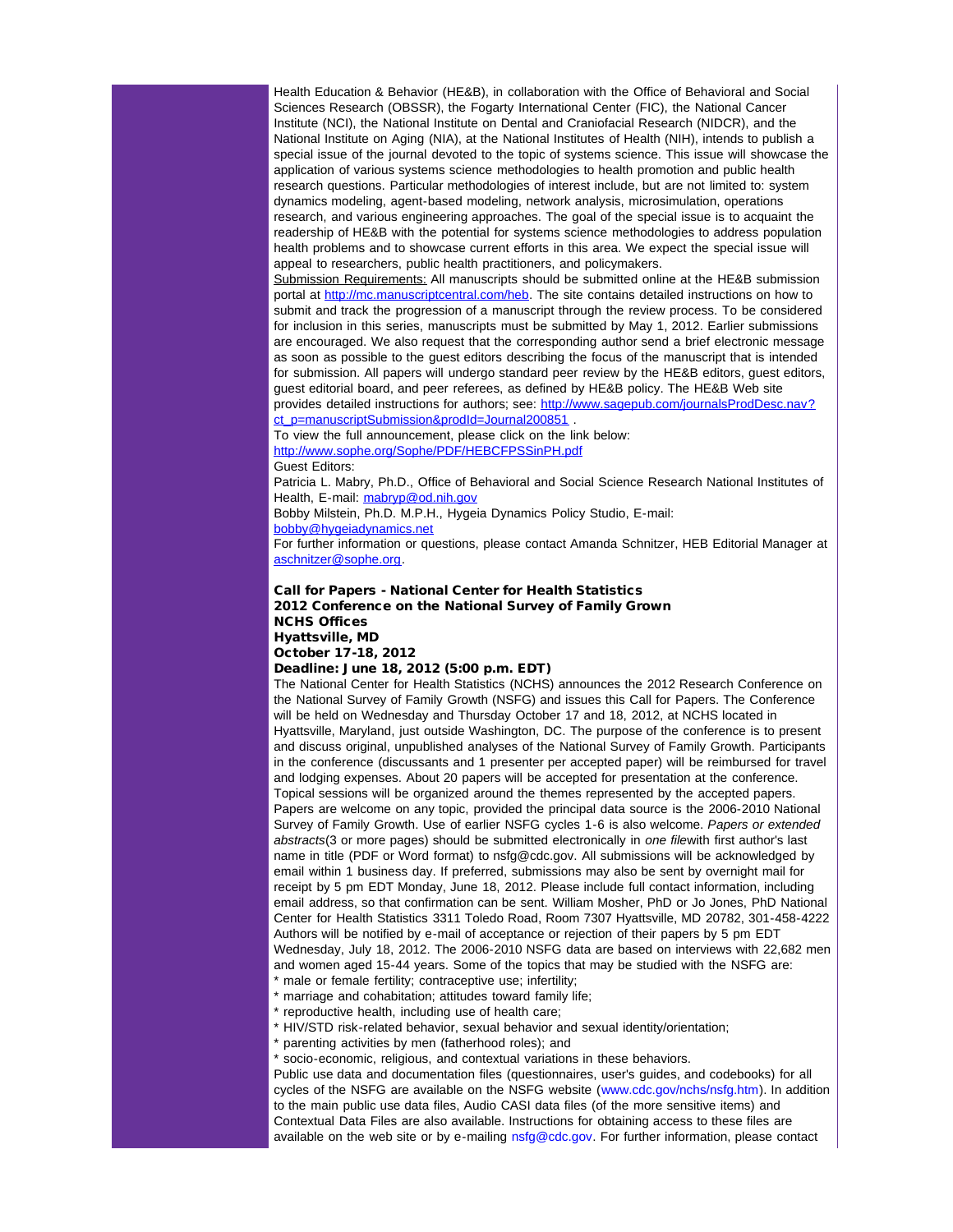the NSFG staff at nsfg@cdc.gov or 301-458-4222.

## Call for Papers and Products - *Progress in Community Health Partnerships*, CES4Health.info and the Albert Einstein College of Medicine of Yeshiva **University**

### Theme: Maximizing Community Contributions, Benefits, and Outcomes in Clinical and Translational Research Deadline: August 6, 2012

*Progress in Community Health Partnerships* (*PCHP*), CES4Health.info (CES4H) and the Albert Einstein College of Medicine of Yeshiva University are collaborating on a Call for Papers and Products on the theme of "Maximizing Community Contributions, Benefits, and Outcomes in Clinical and Translational Research." PCHP is a peer-reviewed print and online journal that publishes articles on community-partnered research, education and programs that improve the public's health. CES4H is an online mechanism for peer-reviewed publication and dissemination of diverse products of community-engaged research, education and programs that are in forms other than journal articles (e.g., training videos, curricula, policy reports, assessment tools, online toolkits). Our goal in releasing this themed call is to highlight the perspectives and voices of community partners of Clinical and Translational Science Awardees (CTSAs) and other research institutions in the full spectrum of clinical and translational research conducted with the intention of improving the health of communities. We are particularly interested in understanding the accomplishments, best practices and challenges that community partners have experienced in their engagements with CTSAs and other research institutions. We place a priority on community authored and co-authored papers and products that clearly reflect community perspectives on community-engaged research and evaluation. The deadline for submitting papers and products in response to this themed call is August 6, 2012. *A conference call to answer questions from authors who plan to submit papers and/or products in response to this themed call will be held on March 22, 2012, from 2-3:30 pm Eastern time.* Participation on the conference call is optional, and answers to questions asked on the call will be posted afterwards on the PCHP and CES4H websites. Register online for the call at [http://bit.ly/wGo8qZ](http://r20.rs6.net/tn.jsp?et=1109480927004&s=1&e=0012OgI-WeFo4unVctZzPssAigPBIkrH_cAl7GI7IFA_14Y0MQHF1lq3UOgkGLvVXovv4opPdYm9hdbp6rHgnr-Pq8Vs4qXX3-tyO3q45p3Fsw=) (please note the website is down on Wednesdays from 8-10 am ET for routine maintenance). There will also be opportunities to consult with the editors of PCHP and CES4H during the Community-Campus Partnerships for Health Conference, April 18-21, 2012, in Houston, TX. For more information about the conference, visit [http://bit.ly/hFPPlr.](http://r20.rs6.net/tn.jsp?et=1109480927004&s=1&e=0012OgI-WeFo4uDIaOvI_8zKSoP87SFkJbTJxwspIVUairBxbpIXYPbQ9LuXXU_dndl2g7x-ciFB3-ca-DTycXrDz58VJyQ1S1qb1AOGCpM1Ic=) Learn more about PCHP at [http://www.press.jhu.edu/journals/progress\\_in\\_community\\_health\\_partnerships/](http://r20.rs6.net/tn.jsp?et=1109480927004&s=1&e=0012OgI-WeFo4tJc2hcFGqEO0s2Mt1wIRz2rCEdeycREMGG_7-bcmU9scWB99uyOw1aReRbdefZSHy7-tL0ikpxB8SMHo9o-QNKysyIUw1ypwyNcIyZ5seq7Rc3-S2DRMJHz3xzbbgtjojpRhMcFMEarHBVRV6xv7PRwsWsB8RrTHGkwFSDoilbUw==) and follow the latest PCHP news at [http://twitter.com/PCHP.](http://r20.rs6.net/tn.jsp?et=1109480927004&s=1&e=0012OgI-WeFo4vJWOxZuzeFEKskD0WnvyL36ERAAMAxCLdhIrW_DjDZ0omoyYi0EX-3Wj3HZRi1kr3ql9eijYeNtT8TPeo0pw-p2UhukPHPGvw=) Learn more about CES4H at [http://CES4Health.info](http://r20.rs6.net/tn.jsp?et=1109480927004&s=1&e=0012OgI-WeFo4upwyDSS-CNhN31GQ_N1AmG-L6V4vkRgR563TyY50IfYdg5hg5IbKfG7m2OI60ghJCdrzAf-qaJo-RvsxGecUD5a8BYXiLWjKo=) and follow the latest CES4H news at [http://twitter.com/CES4Health](http://r20.rs6.net/tn.jsp?et=1109480927004&s=1&e=0012OgI-WeFo4s9baBYDpdqbCOYkfVOEy_vo-ZZ6hPvkjfiCpf7OgpPOk7wcgh5Jw0r6tGKSAvkV5MbOo7zHtXY3bfCwWPolMLBDyKY1y0FGzDAF4cidue9Qg==). This themed call for papers and products is made possible by an Administrative Supplement Award to the Einstein-Montefiore Institute for Clinical and Translational Research from the National Institute of Health's National Center for Research Resources and National Center for Advancing Translational Sciences, grant number 3UL1RR025750-04S2. The content is solely the responsibility of the authors and does not necessarily represent the official views of the NIH.

## [back to top](#page-0-4)

# <span id="page-5-0"></span>CAREER DEVELOPMENT

Centers for Disease Control and Prevention, Division of Notifiable Diseases and Health Care Information, Public Health Surveillance and Informatics Program Office, Office of Surveillance, Epidemiology, and Laboratory Services, Atlanta, GA

#### Health Scientist/Informatician/Statistician Deadline: March 22, 2012

The Division of Notifiable Diseases and Health Care Information (DNDHI), Public Health Surveillance and Informatics Program Office (PHSIPO), Office of Surveillance, Epidemiology, and Laboratory Services (OSELS) is seeking an exceptional health scientist/informatician/statistician to serve as the chief of its Information Systems and Statistical Support Branch in Atlanta, GA. The mission of PHSIPO is to advance the science and practice of public health surveillance that accelerates effective public health decision-making and actions. This is accomplished by managing surveillance systems with cross-CDC utility; developing new information sources, analytic methods, and tools for addressing common challenges in surveillance practice; engaging and supporting CDC programs and external partners, particularly those in health departments; having answers to common questions about surveillance practice & policy; using a multidisciplinary approach; contributing to public health emergency preparedness and response by enhancing biosurveillance capacities; and anticipating changes in healthcare, the determinants of public health, and information technologies that shape surveillance practice. DNDHI plays a critical role in this mission by maintaining and improving the operations of surveillance systems already in existence (such as the Nationally Notifiable Disease Surveillance Systems (NNDSS) and BioSense), as well as the development of new surveillance capacities that are based on links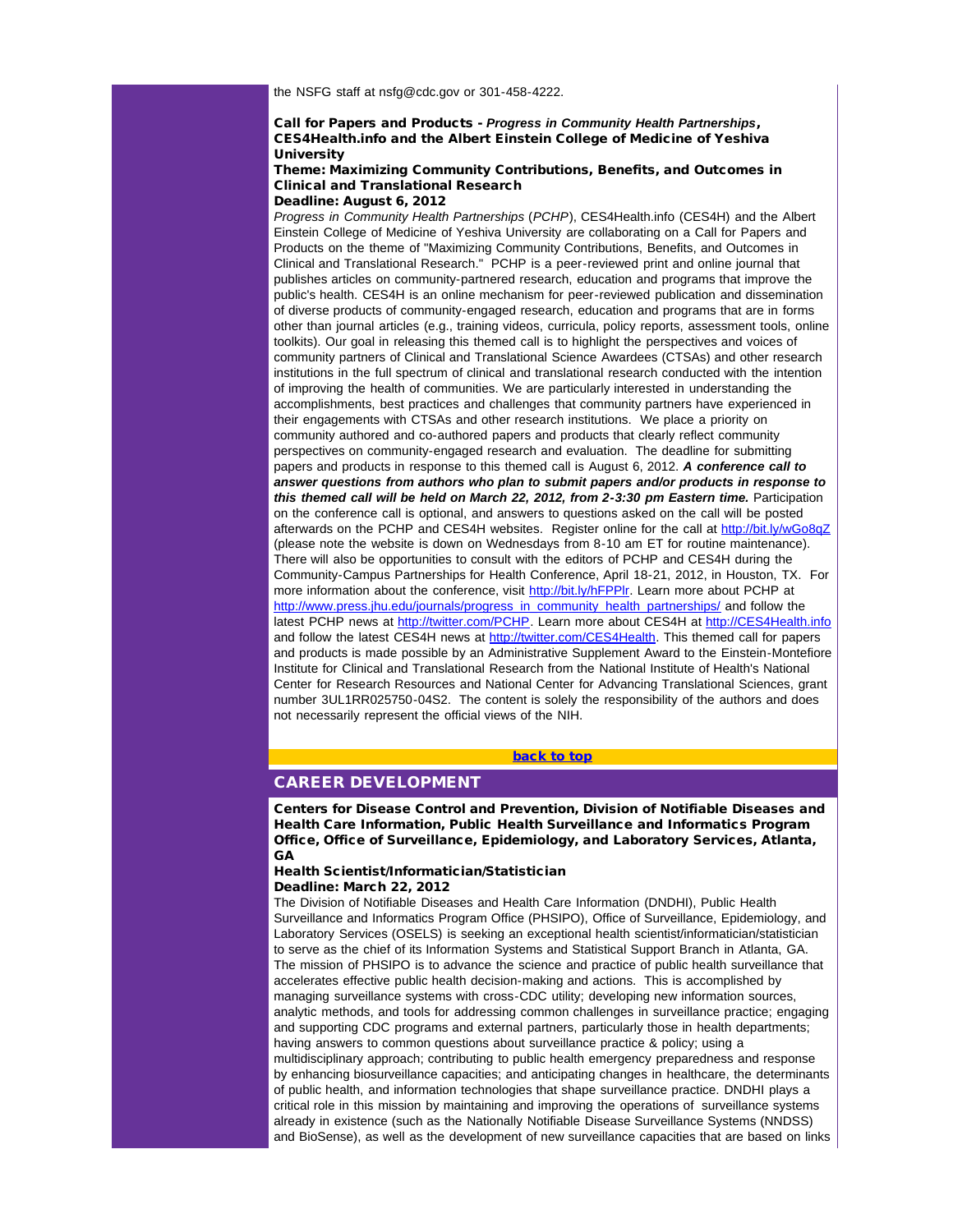between public health and health care providers. Development of new surveillance capacities will draw on the increasing automation of health care records and information systems, including opportunities for local, state, and national public health functions arising from the growth of health information exchanges, the Patient Protection and Affordable Care Act, and the "meaningful use" provisions of the Health Information Technology for Economic and Clinical Health (HITECH) Act of the American Recovery and Reinvestment Act. The incumbent serves as chief of the Information Systems and Statistical Support Branch (ISSSB) responsible for planning, developing, directing and providing statistical, data management, informatics and information system leadership. Responsible for managing contracts in support of the information technology needs of both the BioSense Program and the National Notifiable Diseases Surveillance System in an applied public health surveillance program. Directs research of statistical and data management methodologies relevant for applied public health surveillance (including notifiable disease, syndromic, and health services-based surveillance). As part of the senior management team, serves as the advisor to the Division Director, other senior officials, CDC, DHHS, ONC and other Federal, state, and private officials on matters concerning the statistical and data managementand informatics-related principles and practices of public health surveillance; provide leadership in addressing public health issues of national interest; and directs initiatives to develop new and improved statistical methods and techniques for analyzing and interpreting health surveillance data. As Branch Chief, responsible for the overall management and supervision of the analytical, research, and applied surveillance program activities and personnel assigned. Because the surveillance systems managed by this division depend on surveillance systems managed by state, local, and territorial health departments throughout the United States. In for conditions that span numerous parts of CDC, the ability to collaborate effectively with colleagues both within and outside CDC is essential. Applications for the position should be submitted by Thursday, March 22, 2012 through the USAJOBS website ([www.usajobs.gov\)](http://r20.rs6.net/tn.jsp?et=1109480927004&s=1&e=0012OgI-WeFo4u6LqvV3huBLy-j3aJtMiNW_NxxAcx12UtVJMQAf0Aep16AV1TVKWLUF7XxUlzqXE34DaR23leZoU7QZV6YUqlSLzJoDvieCbI=).

#### USAJOBS Announcements:

Supervisory Health Scientist/ Supervisory Statistician (Interdisciplinary), GS-601-15 and GS-1530- 15

Supervisory Health Scientist/ Statistician (internal): HHS-CDC-MP-12-601911 Supervisory Health Scientist/Statistician (external): HHS-CDC-DE-12-600266

For additional information about this job, please contact Kathleen Gallagher. D.Sc., MPH by email at [kxg7@cdc.gov](mailto:kxg7@cdc.gov) or by phone at 404-498-6631. \*\*If you are USPHS Commissioned Corps Officer interested in applying for this position, you do NOT have to submit an application through USAJOBS. Instead, please send your cover letter and CV directly to Kathleen Gallagher. D.Sc., MPH at [kxg7@cdc.gov.](mailto:kxg7@cdc.gov)

### London School of Hygiene & Tropical Medicine (University of London), Faculty of Epidemiology & Population Health Research Fellows/Lecturer

We have an exciting opportunity for a full time epidemiologist/statistician to join the Centre for Global Mental Health as a Research Fellow/Lecturer for 3 years to work on the NIMH funded project SHARE (South Asian Hub for Advocacy, Research and Education on mental health). SHARE is one of three Hubs funded by the NIMH (with another two Hubs to be funded in 2012) which will work as a collaborative network to promote global mental health research and capacity building. The long range goal of SHARE is to establish a collaborative network of institutions in South Asia to carry out and to utilize research that answers policy relevant questions related to reducing the treatment gap for mental disorders in the region. The research component of SHARE will develop an innovative, effective and sustainable approach for the delivery of an established psychological treatment that reduces the burden of depression in mothers in South Asia. We aim to adapt an existing evidence-based intervention so that it can be delivered by peer counselors - experienced women living in the same community - in partnership with established community health workers (CHWs). The effectiveness of the resulting intervention will then be evaluated through randomised controlled trials in three diverse settings in South Asia: Rawalpindi, Pakistan (rural), Goa India (urban), and a conflict setting (Swat, Pakistan). The successful candidate will be expected to provide epidemiological support to the development of the interventions, the design of the randomized control trials, and the analysis and dissemination of data arising from the project. They will also support other areas of the project as necessary, including a shared research project with other hubs, capacity building activities such as mentoring Fellows from South Asia, and communication and dissemination activities. Ideal applicants will have a postgraduate degree in a related discipline (for example epidemiology, statistics or clinical trials), with experience of conducting fieldwork, trial management or project management (preferably in a low resource setting), experience in statistical analysis, a broad understanding of public health, and have excellent written and oral communication skills in English. Programme or research experience in global mental health and experience in qualitative research methods and behaviour change interventions would be an advantage.

The appointment is available from 1 June 2012, initially for 3 years, with possibility of extension. The appointment will be based in the Faculty of Epidemiology and Population Health. The appointment will be on the non-clinical academic scale, with a starting salary in the range of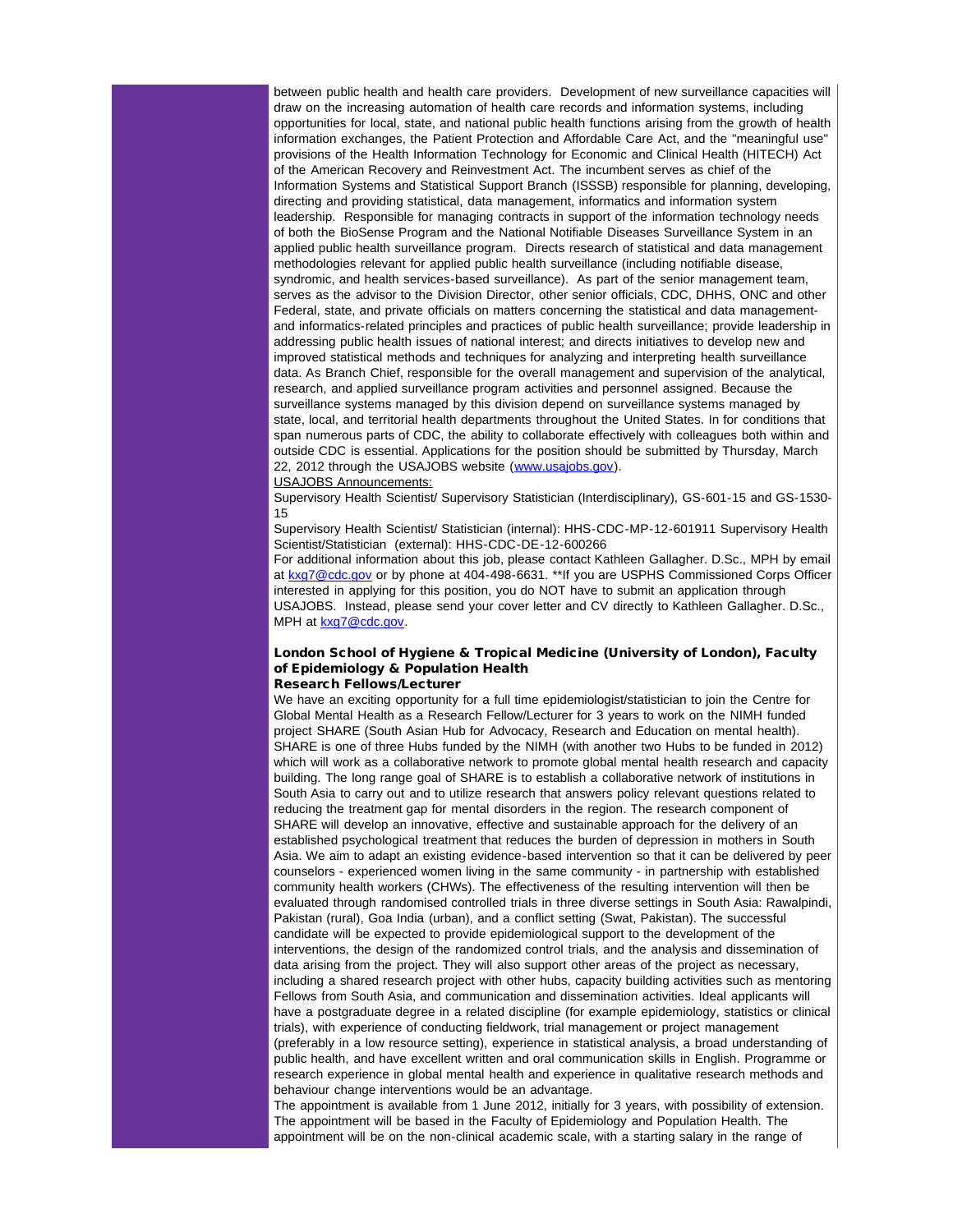£35,511 to £47,502 per annum inclusive. The post will be subject to the LSHTM terms and conditions of service. Membership of the USS Pension Scheme is available. Applications should be made on-line via our website at [http://jobs.lshtm.ac.uk.](http://r20.rs6.net/tn.jsp?et=1109480927004&s=1&e=0012OgI-WeFo4sioTam-aCHqGbXs4O924-kUMowhjOtw5v65GT0vgUnDOLNtpPjWF1M7tS3oom2D39ZHjaab7VehCxK3oDISJp3ovFouxX-V8o=) The reference for this post is VPMDS. Any queries regarding the application process may be addressed to [jobs@lshtm.ac.uk.](mailto:jobs@lshtm.ac.uk) Applications should also consist of a curriculum vitae, including a list of publications, with your 4 best publications since January 2008 highlighted, and the names of 2 referees that can be contacted immediately if shortlisted. Potential applicants are encouraged to contact Dr Mary De Silva [mary.desilva@lshtm.ac.uk.](mailto:mary.desilva@lshtm.ac.uk)

## National Cancer Institute's Division of Cancer Control and Population Sciences Health Scientist

The Department of Health and Human Services (DHHS), National Cancer Institute's (NCI), Division of Cancer Control and Population Sciences (DCCPS), Implementation Science Team is seeking a health scientist with implementation or dissemination research experience to participate as an active team member on ongoing initiatives and to take leadership on new and emerging projects across the cancer continuum. Both the discipline and content area expertise are open, but the candidate should be a generalist and able to work well with a variety of transdisciplinary groups and organizations, and to function independently. Examples of areas in which there are ongoing projects and collaborations include tobacco control, shared decision-making, global health, patient-centered medical care and patient reported measures, behavioral and organizational processes in health care, interventions for complex, comorbid patients, and community-based cancer control and health disparities reduction. This person will work in collaboration with a talented group of scientists, program directors, analysts, fellows, contractors, and administrative staff across not only DCCPS, but also with other institutes at the National Institutes of Health and other HHS agencies such as the Centers for Disease Control and Prevention (CDC) and Health Resources Services Administration, Bureau of Primary Care. Partnerships with university and practice settings will focus on advancing research on innovative scientific methods and approaches (e.g., community-based participatory research, data harmonization and analytic tools, implementation theory testing and application, multidisciplinary research tools) and will work collaboratively with the Deputy Director to lead new initiatives. The DCCPS provides a unique and nationally visible multidisciplinary environment and participates in NCI's many internship, postdoctoral training, and visiting scientist programs. The implementation scientist will enjoy a scientifically energizing and collegial environment with ample opportunities to: Lead and participate in transdisciplinary research collaborations among public, private, and academic stake holders; Develop national and international scientific programming (e.g., symposia, special journal issues and supplements, conferences, and workshops); Contribute to trainings in implementation science; Conduct research, publish, and present at professional meetings; and Interact with external grantees and applicants to encourage and secure the highest quality applications to dissemination and implementation grant mechanisms. Candidates must have earned a PhD or equivalent in public health including health policy or health economics, behavioral sciences, social sciences, quantitative sciences, medicine, or related areas. Successful candidates will have a strong record of publications and extramural funding as well as experience and expertise in one or more areas related to the mission of the team see ([http://cancercontrol.cancer.gov/is\)](http://r20.rs6.net/tn.jsp?et=1109480927004&s=1&e=0012OgI-WeFo4t8irlAkaQd-VvNJhvU_erTnWU7YkA9SReof-UzH3Y9z-cvAvAHJp5QeDgWA3zXgPTt2hKTOn8rNYCH2RGpsyUxMZINIKVsgJmap-AYBGi--Ip-kQ7dTSQn). Salary range for this position is dependent upon qualifications and experience (GS- 13 or 14 pay grade, which is advanced assistant professor/ beginning associate professor level). The work site location is the Washington, D.C. suburb of Rockville, Maryland. Citizenship or permanent residence in the United States is required. Excellent benefits are provided; a relocation package is negotiable. All applicants will receive consideration without regard to ethnicity, gender, national origin, age, religion, disability, or sexual orientation. The Department of Health and Human Services (DHHS), National Institutes of Health (NIH) and NCI are Equal Opportunity Employers. Please submit a letter of interest indicating how qualifications fit with the opportunities above, a CV, and two representative publications to Arline Sanchez ([arline.sanchez@nih.gov\)](mailto:arline.sanchez@nih.gov). For questions about the position contact Dr. Russell E. Glasgow, Deputy Director, Implementation Science (glasgowre@mail.nih.gov) and Ms. Sanchez. Applications will be considered until the position is filled. For more information about NCI, and this division and implementation science team, visit: [http://cancercontrol.cancer.gov/is/](http://r20.rs6.net/tn.jsp?et=1109480927004&s=1&e=0012OgI-WeFo4v2WflzTYP46xvh7ErwpIu1AmFWi93D-KW97l4USkUk_Ghw1WI7rc9CjztlvpJYCX_p_cJHom7W2idVQP5UCZ7nR6DfyT-sAoVGwaFqMw7Q5gbVhNFcor2-).

## National Center for Health Statistics Service Fellowship in Survey Data Analysis and Quality Assurance Deadline: March 16, 2012

Fellowship position for work on the National Health Interview Survey Duration:24-months with potential for extension up to 5 years. Eligible: U.S. citizens and legal permanent residents with a work authorization Education requirement: master's degree or higher from a recognized college or university in a social or behavioral science, statistics, demography, epidemiology, survey research methods, public health, or related field. Inquiries about the fellowship can be directed to Jeannine Schiller at [JSchiller@cdc.gov](mailto:JSchiller@cdc.gov) or 301-458-4470. For more information and instructions on how to apply, visit [http://www.cdc.gov/nchs/about/service\\_fellowship\\_survey\\_data\\_analysis.htm](http://r20.rs6.net/tn.jsp?et=1109480927004&s=1&e=0012OgI-WeFo4tvd01YLrsfTZwNb4toYCbQeBI0XavS5pmjENYRYC0TaZ2VaF6QlN_iAFgDrKPgKmM8P9zZVfVindjKZS_0mhtDaT6iZGXNUvpc-aoXzBWiBmLGkKjgP7Vf_qj5Ec_jk-8S2AN1gUrR4Yv6VtVsUHwiP81JsKg8KFcjWe75ny3HGA==)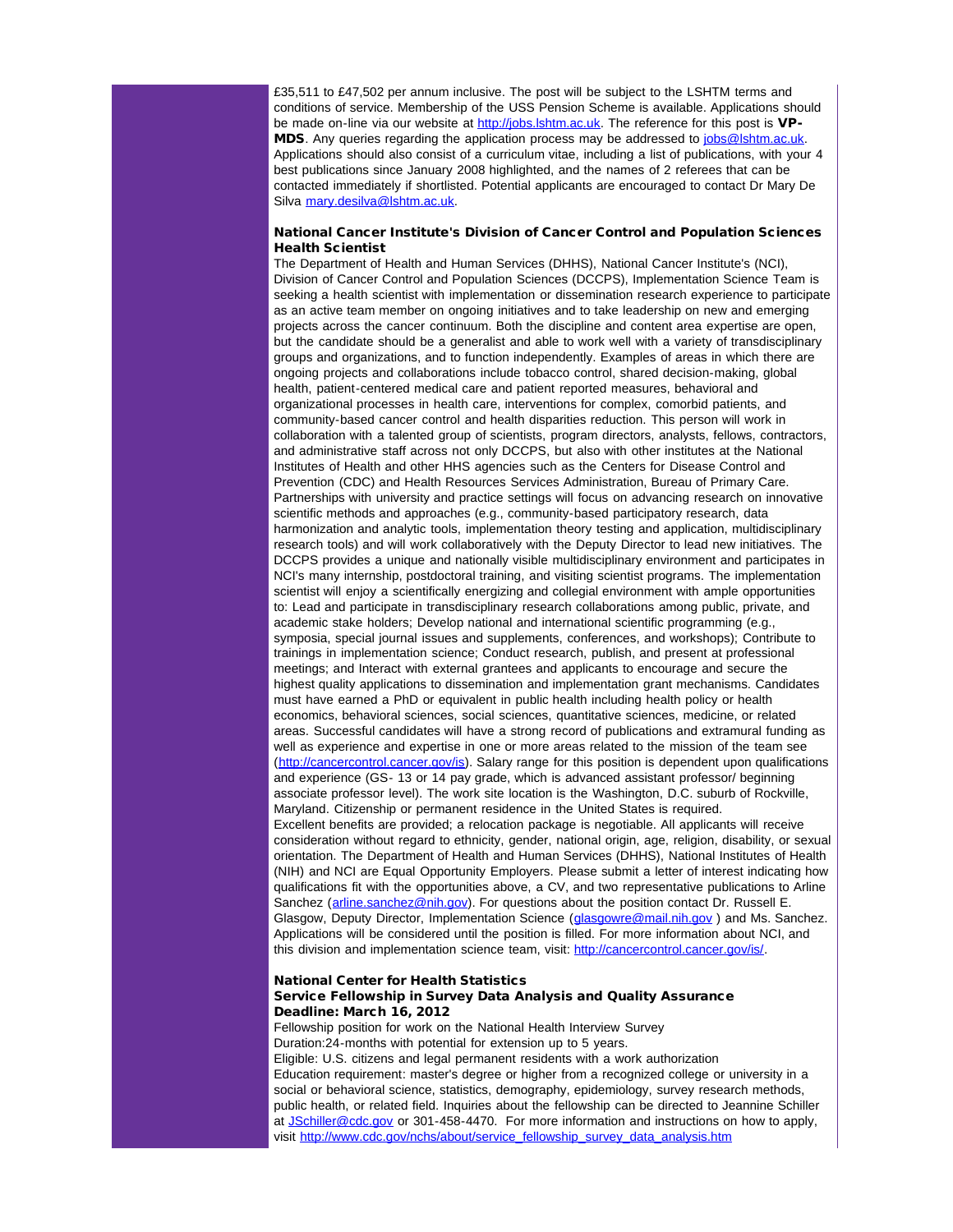## National Institutes of Health, Center for Scientific Review Scientific Portfolio Analysis Position

The Center for Scientific Review <[http://www.csr.nih.gov/](http://r20.rs6.net/tn.jsp?et=1109480927004&s=1&e=0012OgI-WeFo4uGdZb9wJrvZ-ZuLe9U1o684CIy6O2fXqDzpLyGMPqY9wfkt4PhEYsLL8NMSPbnwbcrE9LJ0NuImfRjE0rChdd0p-vQWkGMwJ8=)> (CSR), NIH is conducting portfolio studies on the composition and scientific scope of its network of 165 chartered peer review panels (study sections). In addition, CSR is evaluating methods to automate and achieve greater precision in the assignment of grant applications to these panels. Initial studies have already been completed involving the use of machine learning and bibliometric methods, as well as graph visualizations. A full time project exists for an independent postdoctoral fellow, ideally with a strong background in all the above areas, to extend these initial studies on the rich and unique dataset of grant applications submitted to NIH. The selected candidate would be expected to work full time but would also be provided training in research administration at CSR which could assist this person to be competitive for a Scientific Review Officer position. A minimum of four years postdoctoral experience is expected along with excellent oral and written communication skills. Full salary support would be provided for one year and possibly extended to a second. Interested persons should contact George Chacko ([chackoge@mail.nih.gov](mailto:chackoge@mail.nih.gov) or 301-435-1111) at the CSR Director's Office. The position is open to US citizens or aliens with valid work visas. Informal inquiries are welcomed.

#### National Institutes of Health, Office of Intramural Training and Education

NIH's Office of Intramural Training and Education has amassed an enormous amount of publicly accessible career development information, tailored to the biomedical sciences. Link to Fellowships and Positions of Interest to fellows

[https://www.training.nih.gov/](http://r20.rs6.net/tn.jsp?et=1109480927004&s=1&e=0012OgI-WeFo4t_utfWDQmXmX7yqwymYeF8OzMFA4-2zL9s_b24qIIzTiPqb20hYX7aCazbYL6yoEkoHOFK1EXvw6IKxtHBXd0SkZ1ya278O5ERpdHxDYS9kQ==)

[https://www.training.nih.gov/career\\_services/jobs](http://r20.rs6.net/tn.jsp?et=1109480927004&s=1&e=0012OgI-WeFo4tjeim5PbnTtGmxMUEoFcUHXtycYgpz1VWI2sxMVZxfCb43zApeN7EK5e2ArvJQvuzPRvHWyK6yjmf_NbluWV7pyfpaZcxh2IUtT6HFk6QQg3Co5kHkI5Z1XNAbka4KheHXcF8rileDfA==)

Choosing an appropriate mentor:

[https://www.training.nih.gov/mentoring\\_guidelines](http://r20.rs6.net/tn.jsp?et=1109480927004&s=1&e=0012OgI-WeFo4ux93P_-qal-sTNR-hikEFtV7GmFn1eP0bNRxPaOLIW1UfNBUTwNRvZYX4GdVr445gaiJj7vsGYZalHXFhJ7ggriGKpM29QinSBfwRaBZAd1oZ2jiHu1X0u4Ld9U3GoD57lqeHeeLF8KA==) Archived videos of many NIH Office of Intramural Training & Education workshops available at:

[https://www.training.nih.gov/oite\\_videocasts](http://r20.rs6.net/tn.jsp?et=1109480927004&s=1&e=0012OgI-WeFo4uKDWNwKH-Rx5okSODtIqIjWTtC4NPcgFRPKqj4k4rcEc7Ynq9RBjA6LJ6TBzHe5fyV14JlqrA8uV7JRln3DFwSKdpIH_Ucj3qPOXeZcHx6q4PEhfCBN09gMD2lFLXN96w=)

[https://www.training.nih.gov/events/view/\\_2/487/EXPANDING\\_YOUR\\_CAREER\\_NETWORKS](http://r20.rs6.net/tn.jsp?et=1109480927004&s=1&e=0012OgI-WeFo4uc42EWn3A_-xSyvvM10KAFjPXAuG-i2tXkShmLlcnmeSzeItU-GbU_W5dJVe21fElUP7eY3HkLQ8jikff2MS8Dhh7YbL4jPke7yFjR26yO7URHKEnOCVTM3LAsz7vvp2ZbqwfjOVJtHbliQihSWzD62t7sv6Uu0gdimpLkwUrE5VaQFeKBZWFi) Also see: NIH Undergraduate Scholarship Program [https://www.training.nih.gov/programs/ugsp](http://r20.rs6.net/tn.jsp?et=1109480927004&s=1&e=0012OgI-WeFo4tmZwjADpm3jdWDETdDMY5n2QLyQrflwys-kfVayfxmeACIpLiJR0brZXVmZec_BypkgVKGrb6fGQd-8pvgR5kwhVM0gxNFGQ2tkKsOXz4I_6V06bp-eMUS4emAtXijY4g=)

## Northeastern University, Bouvé College of Health Sciences and the School of Public Policy and Urban Affairs (SPPUA) within the College of Social Sciences and Humanities

Inter-disciplinary Faculty Position in Health and the Built Environment Responsibilities: The Bouvé College of Health Sciences and the School of Public Policy and Urban Affairs (SPPUA) within the College of Social Sciences and Humanities at Northeastern University invite applications for an inter-disciplinary faculty position in Health and the Built Environment. We seek someone at the Tenured Associate or Full Professor level, however stellar junior candidates will also be considered. Northeastern University has a strong commitment to supporting inter-disciplinary faculty members and the tenure home will be determined based on the best match with the candidate. The ideal candidate will possess a strong record of accomplishment and innovation in teaching, research and scholarly publication who can join our strong and growing program in these areas. Principal responsibilities will include graduate and undergraduate instruction, including participation in our newly accredited MPH program in Urban Health and the graduate programs in Law and Public Policy and Urban and Regional Policy, as well as the maintenance of an active urban health and/or human geography research agenda in the Health Sciences department and Law and Public Policy program.

Qualifications: Candidates are expected to possess a doctoral degree in public health, health policy, geography, or a relevant field, with expertise in issues of health and the built environment. Additionally, an MPH degree is highly desirable. Candidates should have excellent written and communication skills as evidenced by peer-reviewed publications, teaching evaluations, and presentations at professional meetings, and demonstrate the potential to establish and maintain research funding. Additional Information:The Bouvé College of Health Sciences offers six majors in three schools - health professions, nursing, and pharmacy - that include 276 faculty with expertise in public health, applied psychology, speech audiology, nursing, physician assistance, pharmacy, and physical therapy; all with an interdisciplinary emphasis. The Department of Health Sciences is home to Northeastern's MPH Program in Urban Health. In addition to the MPH Program, the department consists of an undergraduate program in Health Sciences, a Masters program in Exercise Sciences and PhD program in Personal Health Informatics (in collaboration with the College of Computer and Information Science). The Department is home to the Center for Population Health and Health Disparities and is enhanced by the presence of collaborating organizations including the Institute on Urban Health Research, which has longstanding collaborations with the Boston. [https://neu.peopleadmin.com/postings/18479](http://r20.rs6.net/tn.jsp?et=1109480927004&s=1&e=0012OgI-WeFo4tMTb28wMEfwaGMT88o5lLYT9_3cbOKMaqY4jP94AvGcRx2_0CMDQYZxJGITdD-kuUIRIqY9yqbmm3UVFPW6_RB4wiu-9iyG07RIIj-P2XSmb7fdcCEH9yTjgZ-KJJnevY=) . Please contact Alisa K. Lincoln ([al.lincoln@neu.edu\)](mailto:al.lincoln@neu.edu) if you have questions or seek additional information.

Stanford University, The John W. Gardner Center for Youth and Their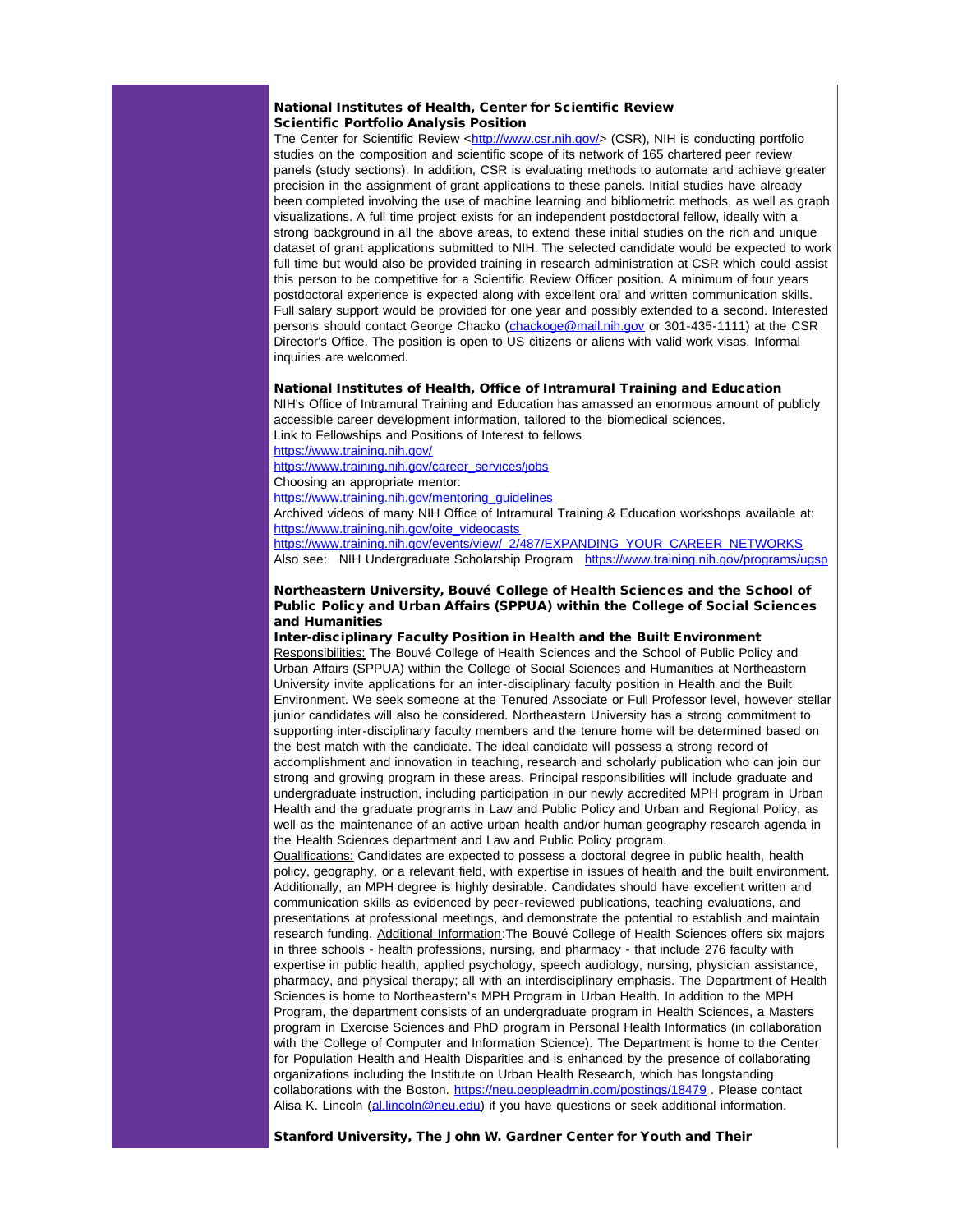## **Communities**

## Social Science Research Associate

The John W. Gardner Center for Youth and Their Communities at Stanford University is seeking a Social Science Research Associate (SSRA) to conduct qualitative and quantitative research with an emphasis on policy-relevant and actionable topic areas. The SSRA will lead and contribute to quantitative research; s/he will link data across large administrative data sets, assist community partners in formulating research questions and exporting data, perform statistical analysis and write policy briefs and other products focused on topics related to youth development and education. The SSRA will also lead and contribute to qualitative research projects, conducting formative assessments of community-based programs, including data collection, coding, analysis and writing reports and briefs. For all research and analyses, the SSRA will present research findings to community partners and other stakeholders on a regular basis. The SSRA will supervise graduate level research assistants and potentially some staff; work collaboratively with other John W. Gardner Center staff; and report to the Executive Director. Qualifications: A doctorate in a relevant field (education, public policy, sociology, psychology, or related field) is required as is capacity to oversee graduate students as they design, carry out, and write about their research projects. Excellent oral, statistical, analytic, organizational, and interpersonal skills are required; writing as demonstrated in the candidate's own writing and publications is essential. Ability to write for multiple audiences, including policy makers and practitioners, is preferred. Demonstrated experience with quantitative analysis is also required, as is proficiency with data analysis software such as SAS (preferred), STATA, or SPSS. Proficiency in longitudinal analysis and/or hierarchical modeling preferred. Experience with qualitative data collection and analysis is also required. The candidate must have strong interpersonal and collaboration skills in working with researchers and practitioners as well as organizational skills that demonstrate her/his ability to handle multiple tasks, timelines and priorities in a team environment. Familiarity with California K-12 education data, including test scores, attendance, school discipline, and English language proficiency is preferred. This may be substituted with familiarity with juvenile justice, mental health or foster care data and programs or a related youth policy issue. Familiarity with school enrichment and youth development programs, such as after-school programs is a plus. Application Submission: Please apply for this position on the Stanford website at [http://jobs.stanford.edu](http://r20.rs6.net/tn.jsp?et=1109480927004&s=1&e=0012OgI-WeFo4utgTibUtCYBw8UUJdvEN6IN8uLHXtlgPOfjaNRatQhLC8zlSZ57oVxFFA-37zn2aOslgN18FWyrue0rpAzGtJvN3RGAoCM7IQ0PkxqBwUi1w==), position number 46371. Email or call the JGC at [larissa.collins@stanford.edu](mailto:larissa.collins@stanford.edu) or (650) 723-3099 with any questions. Stanford University is an equal opportunity employer.

## University of Nebraska Medical Center, Center for Reducing Health Disparities **Director**

Application Instructions: Salary and faculty appointment is commensurate with experience and qualifications. Qualified applicants should submit a letter of application highlighting the aforementioned minimum qualifications, CV, and a list of three (3) professional references: via email, [pcooper@unmc.edu](mailto:pcooper@unmc.edu). Also, online applications may be completed at [http://jobs.unmc.edu.](http://r20.rs6.net/tn.jsp?et=1109480927004&s=1&e=0012OgI-WeFo4vEiF89B7yMtCqCA3BflKf0-VZv2g82RbHsLkuQCAUFVXQZH7tM6mWMRyS7wqNVfCBjIeQJwYxIwCknt6v01yMsPdMKw0XWtWo=) Questions can be addressed via email or by calling Paula Cooper at 402-559-9349. UNMC is an AA/EOE employer. Applicants from under-represented groups, women, and bi-lingual candidates are strongly encouraged to apply for this position. Review of applications will continue through May 1, 2012 with a negotiable start date of August 2012. The Center for Reducing Health Disparities (CRHD) is an academic unit within the CEPH accredited College of Public Health at the University of Nebraska Medical Center in Omaha, Nebraska with an annual budget that exceeds 1 million dollars. The mission of the Center is to promote health equity through research, education and community engagement and outreach in the State of Nebraska by fostering culturally competent, trustworthy and equitable relationships across the center, college, campus and in stakeholder communities. The CRHD has established and maintained a strong portfolio of community engagement and outreach and seeks to appoint a Center Director to expand the Center's efforts to include innovative health disparity related research and education. The CRHD is seeking dynamic and visionary candidates with a solid track record in leadership and productivity. Qualified applicants should demonstrate success in health disparities research collaboration education and community engagement validated through federal and non federal funding sources, peer review publications and awards. The ideal Director will strategically lead the CRHD to serve as the "core facility" to conduct robust health disparities research to increase knowledge about the etiologies of disparities and to develop and evaluate effective interventions that prevent, reduce and eliminate health disparities and achieve health equity. The CRHD Director will report directly to the Dean of the College of Public Health, and is eligible for a faculty appointment in the appropriate academic department within the College at the associate or full professor tenure leading rank. The responsibilities of the director include but, are not limited to:

ADMINISTRATIVE: (a) Represent the CRHD on the College of Public Health Leadership Council. (b) Work closely with the CRHD Deputy Director, staff, and faculty and community advisory boards to achieve the Center's vision of becoming a nationally recognized Center of Excellence in the Midwest; (c) Provide administrative leadership including budget management and staff oversight.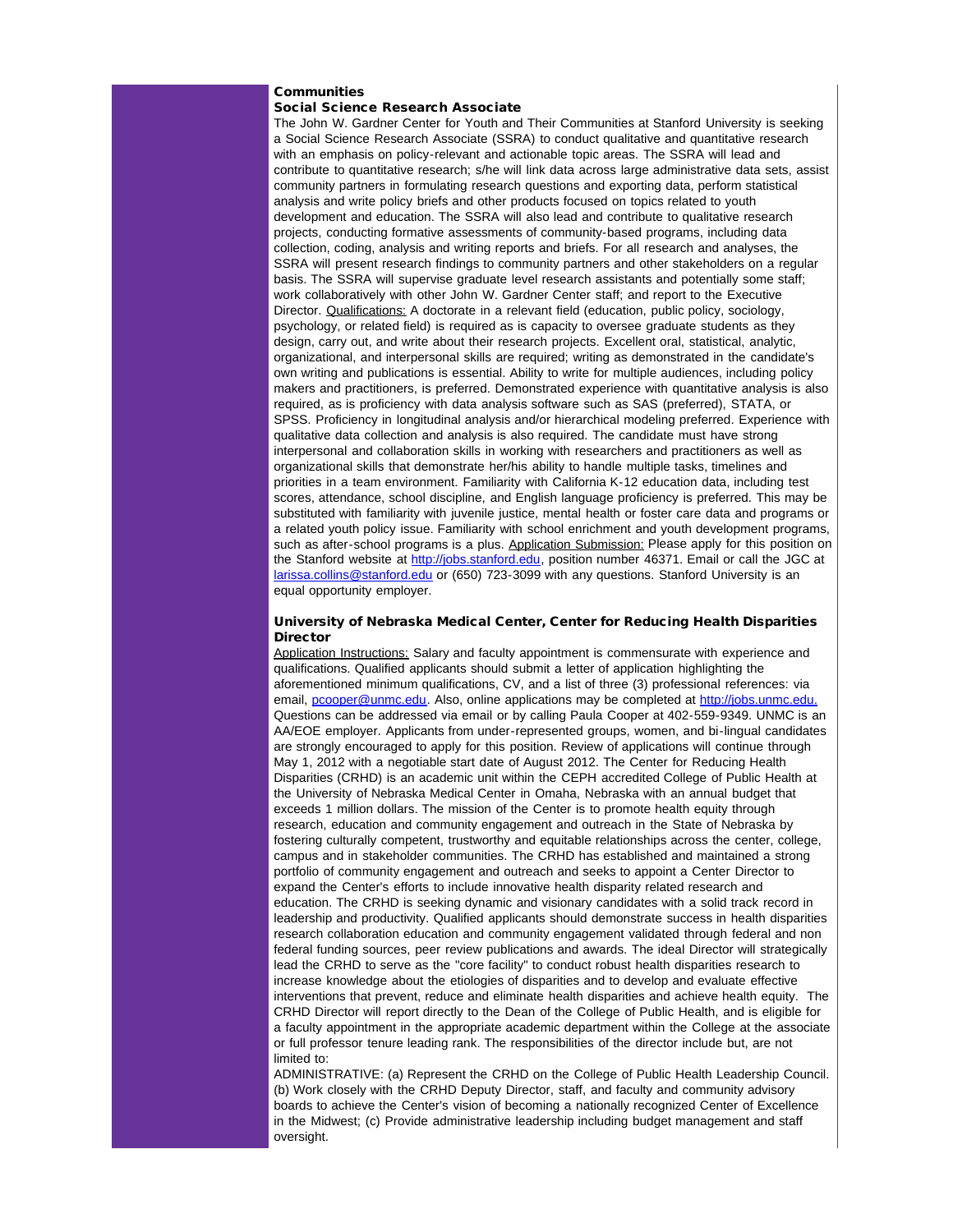RESEARCH: Strengthen and implement the Center's strategic plan with a focus on establishing a robust interdisciplinary health disparities research portfolio. Such research endeavors should encourage collaboration with center, college, medical center, university, and community partners. The Center is seeking a leader that will ensure competitive applications towards state, federal, and foundation funding sources.

EDUCATION: (a) Assist with curriculum development, advise graduate students and teach relevant courses (b) Lead efforts to disseminate evidence based health disparity knowledge to academic peers, students and community partners by developing and implementing educational initiatives and training opportunities.

SERVICE: (a) Attend and participate in regularly scheduled Departmental and College seminars, conferences and meetings. (b) Attend and represent the Center, College and Campus at community events (c) Serve on college, campus and community boards and committees. (d) Initiate community based opportunities for public health practice and research. Applicants must have: (minimum qualifications)

Earned a terminal degree in any field related to health promotion, public health, health services, and health disparities (i.e. PhD, MD, etc). At least 5 years of effective administrative and management experience.

\* A strong understanding of inter-disciplinary research and community based participatory research (CBPR) with demonstrable leadership, productivity and success in health disparities research and education (i.e. active federal and non federal funding and publications).

Experience in building collaborative partnerships and interdisciplinary research teams with exemplary cultural competence and sensitivity.

Proven track record working with diverse communities particularly those most vulnerable to health disparities (minority, rural, underserved, LGBTQ, disabled, etc.

#### University of North Texas, Department of Anthropology Lecturer (Non-tenure)

<span id="page-10-0"></span>Deadline: March 30, 2012 or until position is closed The University of North Texas, Department of Anthropology, invites applications for a lecturer position in anthropology for Fall 2012. This is a non-tenure track position with up to a 3 year continuing and renewable contract. Salary is commensurate with qualifications and experience. Qualifications: Master's degree in anthropology, or related field, at the time of application required with a PhD and prior teaching experience preferred. Applicants must have primary expertise in socio-cultural anthropology. Geographical area is open. Preference will be given to those who have experience in developing and teaching web based courses. Responsibilities/Description: The successful applicant will be prepared to teach a variety of undergraduate cultural anthropology courses, including an introductory anthropology course that includes the traditional four sub-fields of anthropology. Applicants are expected to be committed to teaching as their primary focus and should be able to demonstrate strong and innovative teaching methods and credentials. Committee and advising responsibilities are also expected. There are no research expectations for this position. Application Procedure: Applicants must submit a letter of application describing their qualifications, curriculum vitae, teaching philosophy, and the names of three references with contact information. Applicants must apply online at: [http://facutlyjobs.unt.edu.](http://r20.rs6.net/tn.jsp?et=1109480927004&s=1&e=0012OgI-WeFo4umlDT2q3d6f8CIPmb_3PKOYt0SHrx39CJt0BT61EW2EMMh_IoekCUjHEk10RqRFtuAyHYbCnFXeNjuZBxDY-ADTxnQa_DJndl-ZptEdKCLlA==) Applications will be received until March 30, 2012, or until position is closed.

[back to top](#page-0-4)

## CONFERENCES AND EVENTS

#### American Public Health Association

*The New Public Health - Renewing for the Future* Charlotte, NC

### June 26-28, 2012

Registration is now open for the American Public Health Association's Midyear Meeting. Building on the success of our first Midyear Meeting in June 2011, this year's Midyear Meeting will focus on The New Public Health - Rewiring for the Future. Join APHA and our partners on June 26-28 in Charlotte, N.C., to learn in an interactive environment how the public health system must position itself to address changing needs and demands. Attendees will leave the meeting with the educational, policy and advocacy tools needed for keeping up with and anticipating the changes that will be necessary to "rewire" the public health infrastructure. For a full description of the Midyear Meeting go, to [www.apha.org/midyear.](http://r20.rs6.net/tn.jsp?et=1109480927004&s=1&e=0012OgI-WeFo4uO6jeYMCqW5i-RXWjHhNMCooQhmvuhYhSfOYnf28qdizmmIDiB0NmrpHQ96ok45imeftufRwOab7pSuWjIgRS_jub_Dwr1Qimr3tzrc1-AzfyhS6Xq1-NEhVWP--QO4k4VBzqDU4gnVy_A3Iy5ctcz) Registration discounts are available for APHA members and members of our partner organizations. A list of partner organizations and registration fees can be found online. [More information](http://r20.rs6.net/tn.jsp?et=1109480927004&s=1&e=0012OgI-WeFo4s_29ebFah6YrAlmk-XnC8S_IHjBbin4KzlY-OGSIu6NLD1F5AMYYk2AAWhfw50D50kzTz0QBmtvESbLkwFvWhddE-_PkckvOGSAYJbqH9CbgEHKzU-OGDCb8DSaR5RCHbFZGWRUiUAdBOa3yVnAE-r) >>> [Click here to](http://r20.rs6.net/tn.jsp?et=1109480927004&s=1&e=0012OgI-WeFo4vlTbN9dwcczl-CnH9V4IaioAOJzJsNxRbmJdelvzkxF7YAtmtNFoSsojM6bnYJrmZbfZwjT-RL_Gj3LTwHZFcwkSvSHLSyWisT9SMZm7EZh_s9BRUeqS3I8CnurYiX_kxBx0EHOt9sF0E9VnApj1ti) [register for the Midyear Meeting](http://r20.rs6.net/tn.jsp?et=1109480927004&s=1&e=0012OgI-WeFo4vlTbN9dwcczl-CnH9V4IaioAOJzJsNxRbmJdelvzkxF7YAtmtNFoSsojM6bnYJrmZbfZwjT-RL_Gj3LTwHZFcwkSvSHLSyWisT9SMZm7EZh_s9BRUeqS3I8CnurYiX_kxBx0EHOt9sF0E9VnApj1ti)

#### Congressional Black Caucus Foundation

2012 CBC Spring Health Braintrust and National Minority Quality Forum Ninth Annual Health Disparities Leadership Summit & Awards Dinner April 23 & 24, 2012 Ritz-Carlton Hotel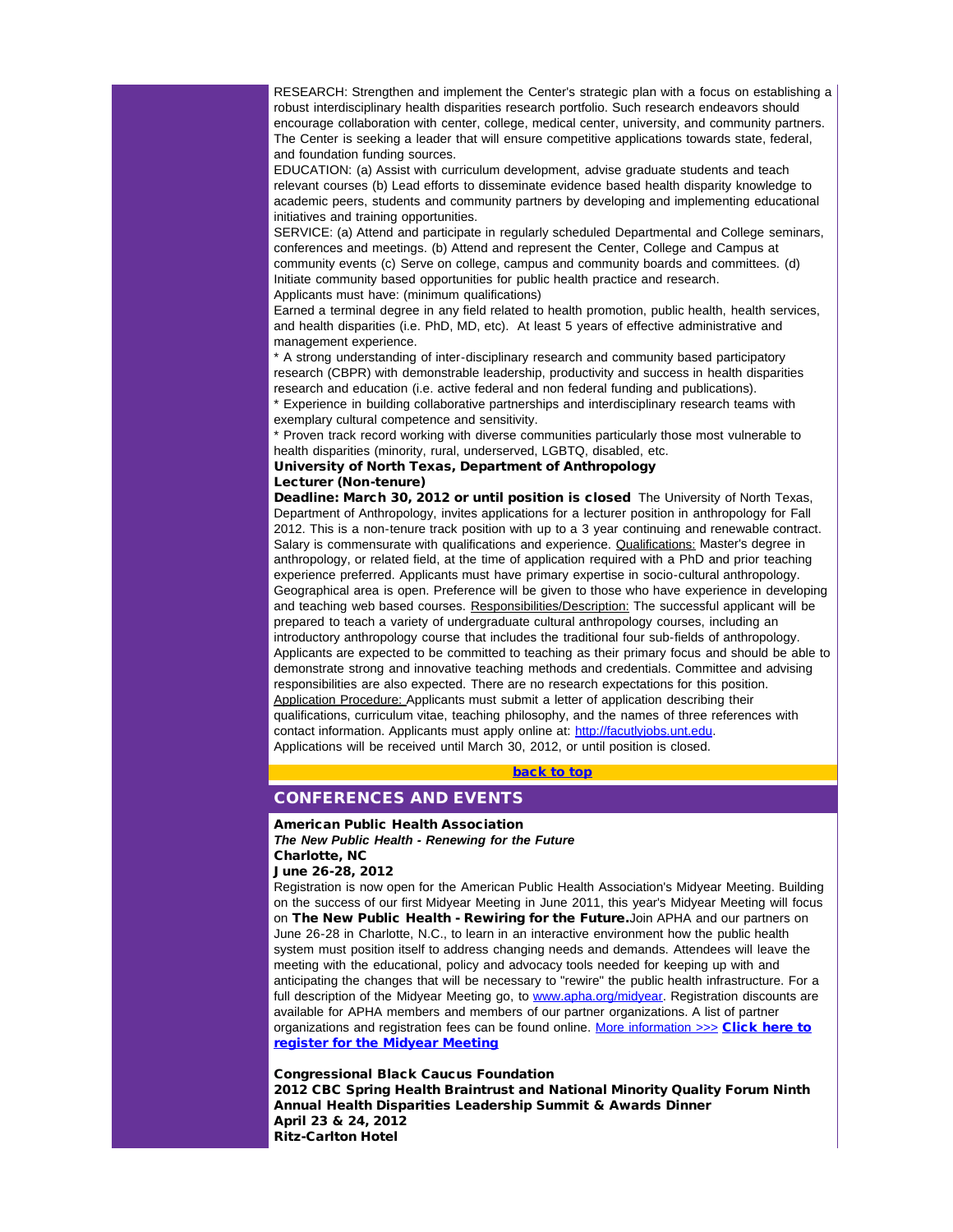## Washington, DC

The National Minority Quality Forum and the Congressional Black Caucus Foundation, Inc., in collaboration with the Congressional Black Caucus Braintrust, are collaborating on the joint 2012 CBC Spring Health Braintrust and Ninth Annual Health Disparities Leadership Summit & Awards Dinner. You are invited to join legislators, policy makers, clinical experts, and distinguished honorees to discuss solutions that may help to reduce disparities in health-care quality. Details a[thttp://www.nmqf.org/summitdate2012.aspx](http://r20.rs6.net/tn.jsp?et=1109480927004&s=1&e=0012OgI-WeFo4uqzLqIEtxxqkL3CFA1nYR1DL232s0HHmecSOJyz6xeF49qSnX3fpQuSuPeXaY-jIxYAl1LOGS6jZ9A5IfKL9xYCLLzDN6W-2PWlTzXbtQdp9Wq3BPI8Qf2).

#### Familias en Accion

## *2012 and Beyond Latino Health Equity Conference: Opening Pathways to Health* Kaiser Permanente Town Hall Portland, OR

May 17, 2012

New research, programs and policies are opening pathways for careers in health never before available to Latinos. More Latinos taking an active role in the health field will be a big step toward decreasing health disparities. Our conference aims to develop strategies that will bridge the gap between research and reality. This interactive forum will present the latest information and brings together a range of people invested in working together to put the information into practice. We are counting on you to be part of this exciting process! The conference will have three tracks: Research, Policy and Career. Research Track: Cancer Prevention, Treatment and Survivorship in Latinos; The First 1000 Days of Life: Strategies to Link Research with Equitable Policies for Healthy Children; Supporting Mental Health in Latinos. Policy Track: Creating Sustainable Communities for Latino Families; Our Changing Health Care System: Health Care Reform; Immigration Reform and Educational Disparities. Career Track Speed Networking Overcoming Educational and Career Challenges (panel discussion); Path to Scholarships for Undergraduate and Graduate Students; Successful Job Search Strategies (State of Oregon workforce development). Details at [www.latinohealthequityconference.com](http://r20.rs6.net/tn.jsp?et=1109480927004&s=1&e=0012OgI-WeFo4vHjsF_nBAuEQbG-YCsRgyLhNiaUaOdVGjrvfwTF9xPAAQDWV0OAh8mLgLNIesQuR791k6s0HGrHM8x1AFPEfj5w-TMp7lFj67m4ltc1vfGy_dxuRMkjw0_r8Sx3jokenI=) or [www.familiasenaccion.org.](http://r20.rs6.net/tn.jsp?et=1109480927004&s=1&e=0012OgI-WeFo4uw3nskZUBX19tXr4U6ysDMVRH_32FG4KDfBKL20M5o770674xJwjoinCzmeNnmoq1riYbdU4PoxVq8pe-bXGHty2ezFuT91aidPiq8zgV5gw==)

## Johns Hopkins Bloomberg School of Public Health, Baltimore, MD Symposium Honoring and Advancing the Scientific Legacy of Dr. Barbara Starfield

### May 10, 2012 (9:30 a.m.-3:30 p.m.) Deadline: April 16, 2012

You are cordially invited to attend a Scientific Symposium honoring the legacy of our esteemed colleague, Barbara Starfield, who died in June of 2011. The goals of the Scientific Symposium are to highlight Barbara's research advances and stimulate discussions about how we can build on her achievements. The Symposium will focus on three broad areas of contribution where Dr. Starfield's impact has been profound:

- Understanding Primary Care, Its Impact and Its Measurement
- Child Health, Concepts of Health, Measurement of Morbidity
- Social Determinants of Health and Health Equity

In each of these areas speakers will discuss the societal challenges Barbara addressed, describe her main contributions and characterize what future research is needed to advance the science and the public's health. Each session will include a summation of her related work by a close colleague, commentary by nationally recognized experts and a collective discussion about how we can all build on her five decades of groundbreaking work. The conference presentations and deliberations will be made available to the international scientific community (via the web and publication) to help continue the legacy of Barbara's work in the fields that mattered most to her. The speaker and panelists list is still being finalized, but to-date the following individuals are scheduled to participate:

*Dr. Carolyn Clancy, Director of AHRQ* 

- *Dr. Lisa Simpson, Director of AcademyHealth*
- *Dr Juan Gervas, Escuela Nacional de Sanidad, Madrid*

*Dr. Efrat Shadmi, Haifa University, Israel*

*Dean Michael Klag, JH Bloomberg School of Public Health*

- *Dr. Vincente Navarro, JHSPH*
- *Dr. Anne W. Riley, JHSPH*
- *Dr. Christopher B. Forrest, Children's' Hospital of Philadelphia, University of Pennsylvania*
- *Dr. James Macinko, New York University*
- *Dr. Leiyu Shi, JHSPH*
- *Dr. Rob Reid, Group Health of Puget Sound*
- *Dr. Karen Kinder, JHSPH*
- *Dr. Jonathan Weiner, JHSPH*

There is no charge for this event, but registration is required and space is limited, so please register ASAP. The registration deadline is April  $16<sup>th</sup>$ . For further information and to register please contact: Mary Sewell ([msewell@jhsph.edu](mailto:msewell@jhsph.edu)) (410 955-2489). Lunch will be provided for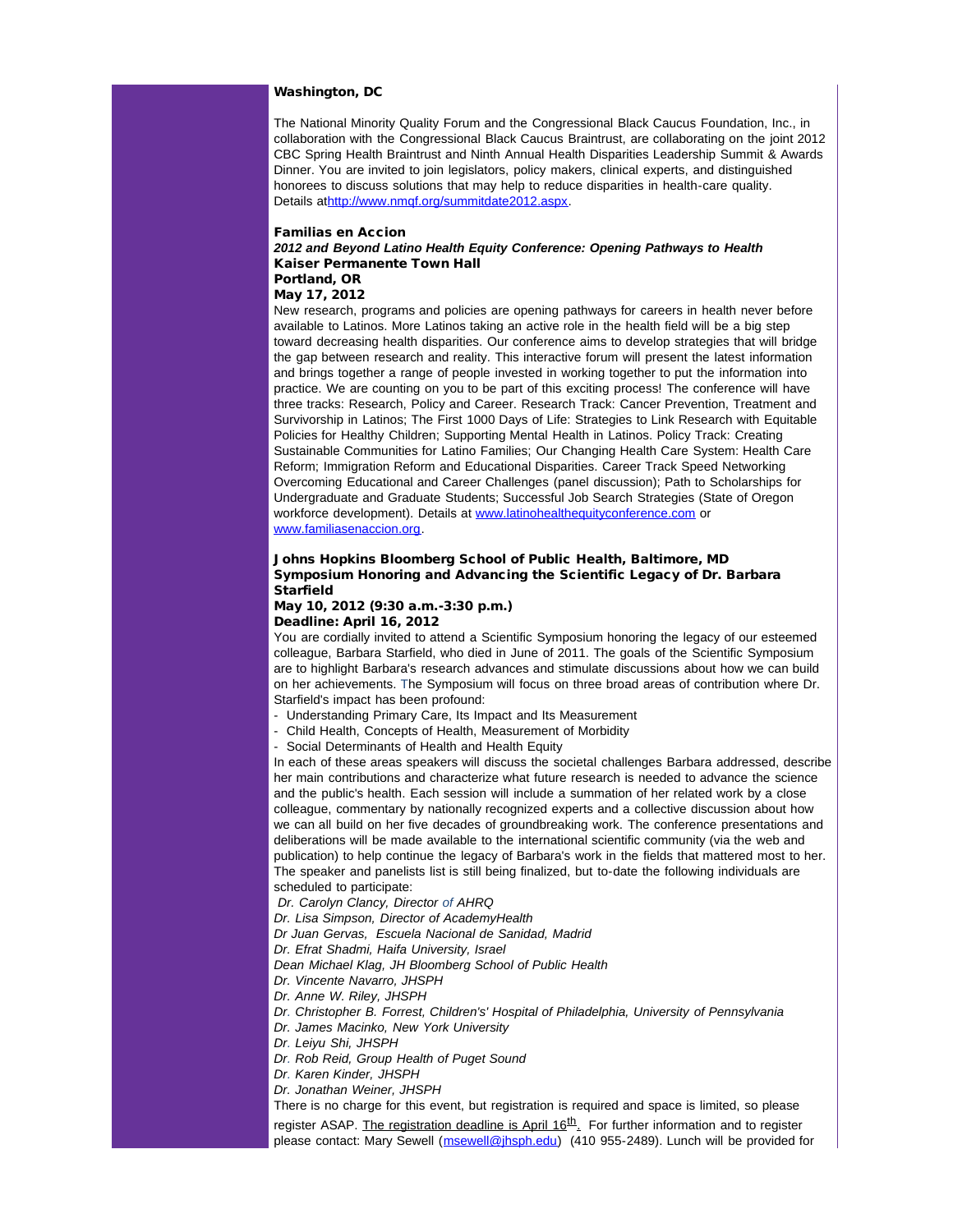pre-registered program participants. A block of discounted hotel rooms has been reserved. Contact Ms. Sewell for further information. A final agenda will be made available as soon as possible on the Barbara Starfield memorial web page at[:http://www.jhsph.edu/dept/hpm/starfield\\_memorial.html](http://r20.rs6.net/tn.jsp?et=1109480927004&s=1&e=0012OgI-WeFo4s7chYamMwKabKoXQbV2flukI_xQHMOfWYlAqtyW2NWa59M7ZRNbqkRrdGu-mrBLIt1H4bqtvZGUOGTc136C-FPH2qVW8hcmpmJVKq_8lYm8g8eI8ionJ6iC2lbP6JqjF9gBB407ftBk7inPLVey5DW).

### Massachusetts General Hospital

The Disparities Solutions Center Web Seminar Series *Diabetes: Practical Approaches to Preventing Diabetes Complications in Vulnerable Populations*

Thursday, March 22, 2012 (3:00-4:30 PM EST) Please register [here](http://r20.rs6.net/tn.jsp?et=1109480927004&s=1&e=0012OgI-WeFo4sybjC9D3GhwtelUfb7FNJogb07TjcNk7tkvP-lQCV5LuvheMmixN_w46khJJptkc-fdh8eJ7fZkql4UL_6LqWp2QjKX9SwzGoj9o4p-13f_IQ1xvOgsscGvZcrDcBiU4Y=)

In an effort to disseminate the latest information on disparities interventions, findings from important disparities research, and health policy updates regarding disparities reduction efforts, the Disparities Solutions Center at MGH hosts regular web-based seminar series. Join us for first web seminar of 2012, "*Diabetes: Practical Approaches to Preventing Diabetes Complications in Vulnerable Populations",* whichwill showcase practical approaches for addressing racial/ethnic disparities in diabetes management, and innovative strategies to address and prevent diabetes complications, with a particular focus on multicultural and minority populations. This interactive web seminar is free and open to the public, and will feature presentations from Athena Philis-**Tsimikas, MD**, Corporate Vice President at the Scripps Whittier Diabetes Institute, Lenny Lopez, MD, MDiv, MPH, Senior Faculty at the Disparities Solutions Center at Massachusetts General Hospital, and Kamal Jethwani, MD, Lead Research Scientist at the Center for Connected Health at Massachusetts General Hospital. Visit the **DSC website** for more information.

### Massachusetts General Hospital, Disparities Solutions Center The Healthcare Quality and Equity Action Forum Le Meridien Hotel Cambridge, MA

September 25-26, 2012

The Institute of Medicine Reports *Crossing the Quality Chasm* and *Unequal Treatment* highlight the critical nexus between improving quality, achieving equity, and eliminating racial and ethnic disparities in health care. Combined, they provide a blueprint for addressing disparities that will require concerted and coordinated efforts towards health systems change. For this to occur our health care system will need leaders in quality improvement who have the knowledge and skills necessary to develop strategies to achieve equity. To help reach this goal, we will be hosting a two-day conference entitled *The Healthcare Quality and Equity Action Forum*. The Healthcare Quality and Equity Action Forum is designed for leaders that are active in health care deliveryincluding those from health plans, hospitals, and health centers across the country-who focus on quality improvement. It will provide participants with implementation strategies, tools, and skills to identify and address racial and ethnic disparities in health care within their organization, as well as techniques to transform organizations to focus on quality and equity. This includes:

- Presenting the latest research on racial and ethnic disparities in health care quality and health care delivery, including root causes and innovative approaches
- Providing cutting-edge quality improvement tools and strategies for identifying and addressing disparities, including how to collect race, ethnicity and language data; how to develop monitoring and measuring tools including equity dashboards and reports; and when disparities are found, how to develop quality improvement interventions to eliminate them
- Reviewing the key principles of organizational transformation and implementation science to facilitate integration of these strategies within health care delivery systems
- Sharing tactics to meet new Joint Commission and NCQA Standards, National Quality Forum Measures, and Health Care Reform initiatives that focus on disparities, quality, and equity.
- Creating an environment where participants can openly interact with experts in the field of quality, safety and disparities-as well as with their peers who are actively engaged in this work-so they can share challenges, experiences, and key lessons learned in an effort to maximize their potential for success in achieving equity.

The Healthcare Quality and Equity Action Forum will be developed and led by The Disparities Solutions Center ([www.mghdisparitiessolutions.org](http://r20.rs6.net/tn.jsp?et=1109480927004&s=1&e=0012OgI-WeFo4t-EbSmZ7Vl_k14AAFyQ9DNFAQxhr1sDU8oYiAy-ryoUulKAxJ4967SsKpwl0SjcndndAugZFg_9TzNiC_zvtv6clNsycRb5K4STW4NlENG9q1jiaiQneWEBHAQ1yp_u9E=)) at Massachusetts General Hospital, directed by Dr. Joseph Betancourt, as well as alumni from the Disparities Leadership Program ([http://www2.massgeneral.org/disparitiessolutions/dlprogram\\_about.html](http://r20.rs6.net/tn.jsp?et=1109480927004&s=1&e=0012OgI-WeFo4vGSgDxn2ZlVPucwib3GQoGlyMeM001jq1xd_7E6V-C8OXcJyOaSFeEFlTrGB3sNiroJQSLsc11hIwmWTSteMF-Y0K3IUvYLHayjT0q5KoEoe7I9F6veU-gzKrVw8Aohpc=)) which we developed and oversee. Forum faculty will consist of experts in the field, as well as those with real-world experience implementing equity strategies and solutions. Additional information about the Forum is forthcoming. To stay posted, please go to [the forum webpage](http://r20.rs6.net/tn.jsp?et=1109480927004&s=1&e=0012OgI-WeFo4sYqDt1vqymZExuN_Fhp37eEHNUIHM2CSWG31OBjUrbdD_YPZuYsHMGvjnuWA9nwKtKjMcz_dE7VcI0AQMZOQmJMaLNnd8q9qIrIIaA5V2jZslFTrPgyk3CCFTU5V6WOyU=) and register for updates by  $e$ mailing [disparitiessolutions@partners.org](mailto:disparitiessolutions@partners.org?subject=The%20Healthcare%20Quality%20and%20Equity%20Action%20Summit) with *your Name, Title, Organization, and E-mail*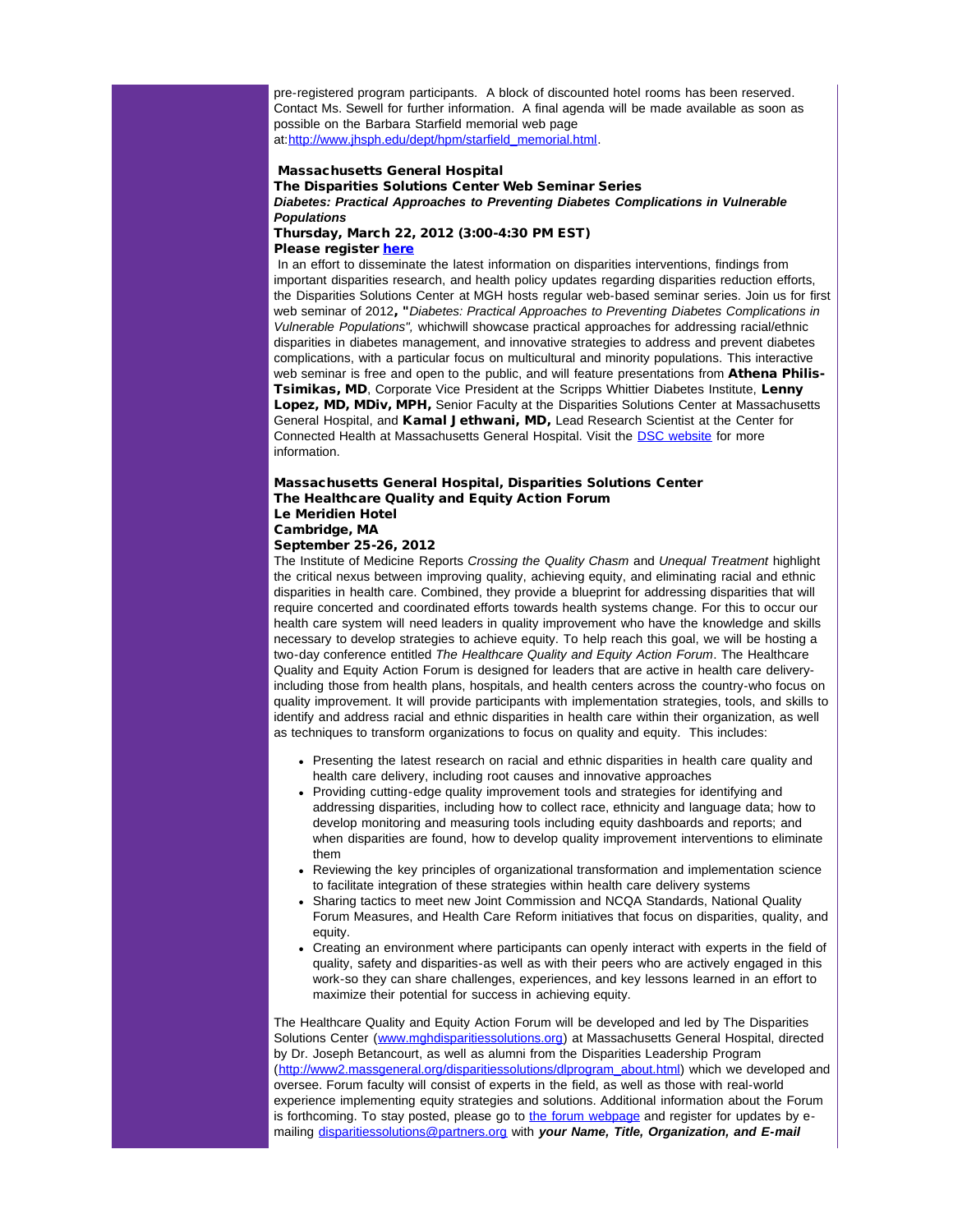*address*. Feel free to share with others who may be interested in attending. Initial support is provided by The Amgen Foundation, Aetna, Inc., The California Healthcare Foundation, and a private donor.

## National Center for Health Statistics 2012 National Conference on Health Statistics Renaissance Washington DC Downtown Hotel Washington, DC

#### August 6, 2012 - One-day Learning Institute August 7-8, 2012 - Main Conference

One-day Learning Institute is a hands-on training in assessing and analyzing NCHS survey data. During the Main Conference learn about the latest developments of NCHS and hear from national leaders in the field of health, health data, and statistics. For e-mail updates, join the Conference mailing List at [http://www.cdc.gov/nchs/events/2012nchs/](http://r20.rs6.net/tn.jsp?et=1109480927004&s=1&e=0012OgI-WeFo4vbw4CorzLldhp-kft-0bCUHzkKa6M8hod5t8h-ZJ3EP8iduYreQ8bIFzd5ha_fd3p9c2BeRW-lk9A36w5kPpQqAzrtl44HA7pfiQjS6Piiva1_1A0h6JWyx6Dyli0TYuQ=).

Texas Center for Health Disparities at UNT Health Center Science Center Seventh Annual Texas Conference on Health Disparities *Battling Breast Cancer Disparities: Frontline Strategies* July 12-13, 2012 Save the Dates!

Xavier University of Louisiana College of Pharmacy's Center for Minority Health and Health Disparities Research and Education Fifth Health Disparities Conference: Achieving Health Equity through Access, Advocacy, Treatment, and Policy Development New Orleans, LA March 6-8, 2012

<span id="page-13-0"></span>Xavier University of Louisiana College of Pharmacy's Center for Minority Health and Health Disparities Research and Education (CMHDRE) will host its Fifth Health Disparities Conference March 6-8, 2012 in New Orleans, Louisiana. Conference participants will include clinicians (pharmacists, nurses, physician assistants, and other allied health professionals), health policy makers, health educators, and public and community health leaders whose work incorporates the use of mid-level providers to build partnerships to eliminate health disparities and improve health equity. This conference titled, Achieving Health Equity through Access [Advocacy, Treatment, and Policy Development](http://r20.rs6.net/tn.jsp?et=1109480927004&s=1&e=0012OgI-WeFo4tP0SsJx70f2uk6B204mzg5w8oKH98d2lWzokHQG9G8rmijRM1kb4YtLUJMPYmQcmS9uurdRk_2MxDlByFnbSCL5CLsSvZIru1gMQFP31n5sGRhHndqUDoYDSV-08f09Fg=), will include discussions on successful multidisciplinary models for improved health systems outcomes. Previous conference attendee evaluations indicated that the abstract podium presentations enhanced the effectiveness of the conference and helped to stimulate discussions surrounding effective clinical strategies, basic science, health policy and research disciplines, and most importantly, the significant role of midlevel providers and interdisciplinary collaborations. Our planning committee will continue to build on this momentum as we develop content for the 2012 Conference.

#### [back to top](#page-0-4)

# **RESOURCES**

## **Publications**

#### *Community Health Funding Report*

The latest issue of *Community Health Funding Report* is ready for you to review. It's packed with page after page of newly-researched private and federal grant opportunities and exclusive insider advice on a wide range of grants for health programs serving the underinsured, minorities, seniors, children and others throughout the nation.

Simply visit [www.cdpublications.com/freenews/196](http://r20.rs6.net/tn.jsp?et=1109480927004&s=1&e=0012OgI-WeFo4uuYIhnL4mIxH-MToIdtM352sEpzrCVDiEtjkXvz9MKYhZEzGDsGlQMSlmiBCQdBa45spIOAPpPJUPUBJBjJkYeVvtWE0wXPq8WDgx_68b625fDy1x8jreCmrzJo_NpvQQ=) to download your copy now and see how our experienced staff of editors and grant researchers can save you time and money. Plus, you get access to a superb database covering a wide range of grants for basic health services, including:

- Substance abuse prevention/treatment
- Mental health
- Disabilities
- Teen pregnancy prevention
- Rural health
- Access to affordable care
- Physician training
- Homeless healthcare
- Minority immunization
- AIDS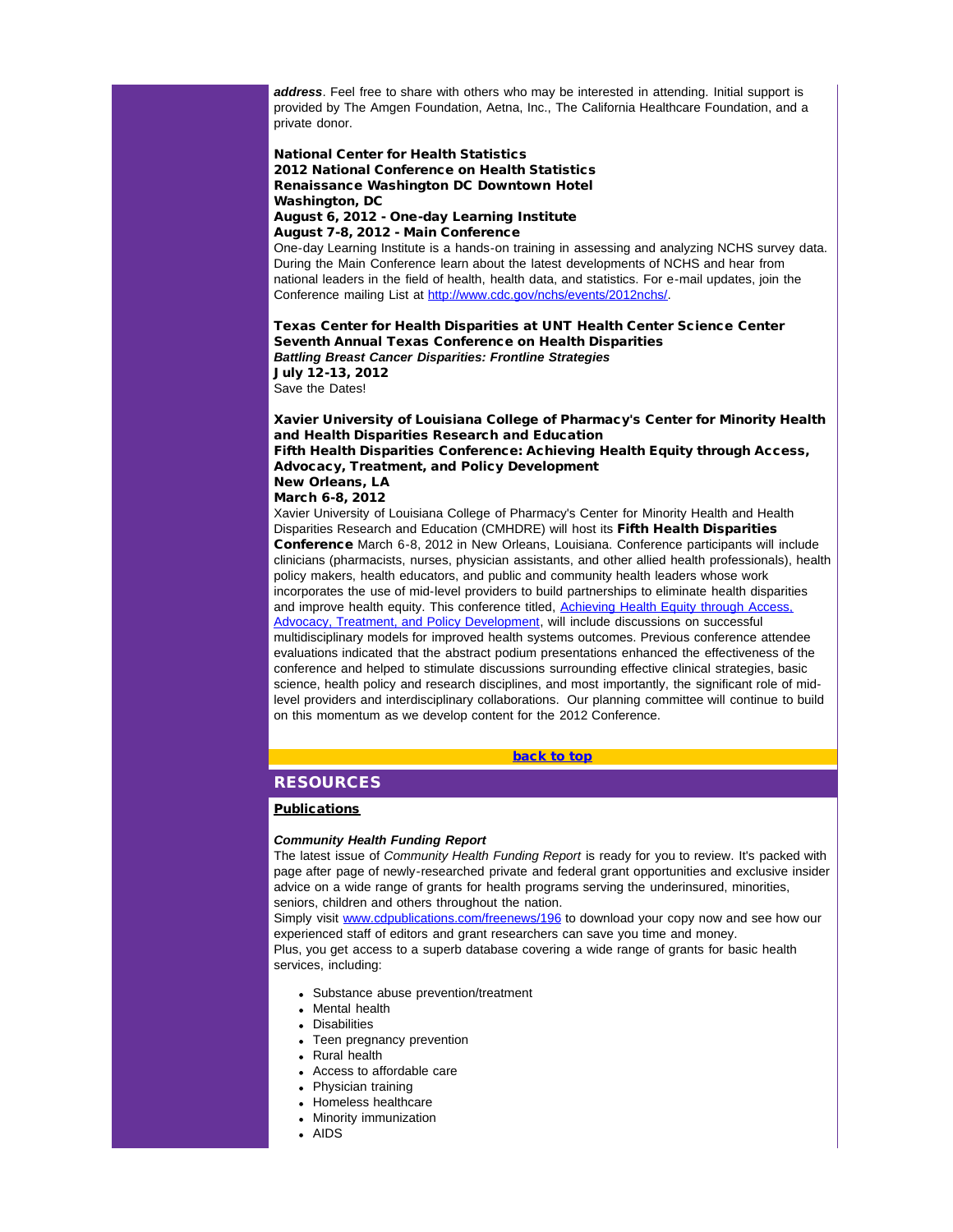- Oral health
- Disease management programs
- And much more!

Plus our subscribers enjoy other added benefits such as:

- A weekly PDF packed with grant opportunities, expert advice and insider information directly from funding officials that no other source has.
- Access to a keyword searchable database of recently updated federal and private grant opportunities exclusively for health programs.
- Two additional online subscriptions so your entire office can stay plugged in and updated.
- Free access to our staff for advice and answers to your health grants questions.
- Discounts on great grantseeking tools, such as audioconferences and funding directories.

[Read this latest issue](http://r20.rs6.net/tn.jsp?et=1109480927004&s=1&e=0012OgI-WeFo4uuYIhnL4mIxH-MToIdtM352sEpzrCVDiEtjkXvz9MKYhZEzGDsGlQMSlmiBCQdBa45spIOAPpPJUPUBJBjJkYeVvtWE0wXPq8WDgx_68b625fDy1x8jreCmrzJo_NpvQQ=) and discover what *Community Health Funding Report* can do for your organization, plus feel free to [forward this email to a friend](http://r20.rs6.net/tn.jsp?et=1109480927004&s=1&e=0012OgI-WeFo4sEnaI1d3_C3xdeK5lHqBQ7u6AtVFjXfWng7u9NNtF-OtovX14PDZwVR1swQPHStkJzr3sz3xi3zM1-xnMkg-W3qcy1vv97uayd8vYOWujtrVa_hy9rIeVWGdPVinImAUfIFuhG3xuowy4z-r4R7saLCS1dc7aDhvwDH7t8quN2SfUgQMnf5fQohzlyx3fr7QUcf9Wqy6_xlbv3h71Hsi6N32TufeOA8XA=) who may also benefit. Then, if you like what you see, visit [www.cdpublications.com/d093](http://r20.rs6.net/tn.jsp?et=1109480927004&s=1&e=0012OgI-WeFo4s38t0P2HkLMjR5eszeDjqmp-OQfUfU1oThJUeabrDPIT6LF3FNxnV-PqimBpfL9wd5vdeITM4skfWvHWuZT97Nj7ScLew-M9Wbo-cEBa3mws1fe2_50bL6) to take advantage of our limited-time special introductory subscription rates. If you have any questions, or would like a sample of one of our other news and funding services, just give us a call at 1-800-666-6380.

## Health, wealth and ways of life: What can we learn from the Swedish, US and UK experience?

### Social Science & Medicine Volume 74, Issue 5, March 2012 [http://bit.ly/zKr6AT](http://r20.rs6.net/tn.jsp?et=1109480927004&s=1&e=0012OgI-WeFo4uwYN2JgjWDDhWfKQMXIkc5-MDbp2Zw-EVv9BfJCjTG2IPRwX8Kgj25qqS1Xj7i71PSsq9iWDw6ah41SJe6jlAYrCV44ee-AVs=)

Table of Content

(1) Introduction to the commentaries, Monica Desai, Jeremiah A. Barondess, Sven-Olof Isacsson, David Misselbrook

(2) Health, wealth and ways of life: What can we learn from the Swedish, US and UK experience?Overview, Sarah Curtis, Giovanni S. Leonardi

(3) Economic crises: Some thoughts on why, when and where they (might) matter for health-A tale of three countries, George A. Kaplan, Center for Social Epidemiology and Population Health, University of Michigan, Ann Arbor, Michigan, USA

## Website: [http://bit.ly/yqJEUn](http://r20.rs6.net/tn.jsp?et=1109480927004&s=1&e=0012OgI-WeFo4tVKqo7mbttzZURtUEvHe6GVSvU7L7JlRPKaYGxrk9pR7bRWWFrjixREQrUiciax4ZQmwNmCpj2RTGczmRfdHDKjJaAf90dNOQ=)

That we have been in the midst of a global economic crisis since 2008, should surprise no one. However, there is less agreement as to the potential downstream and future effects of a crisis that has led to both personal and societal pain, trillions of dollars of wealth lost, near collapse of some governments, dangerously high levels of unemployment in some places, and a palpable sense to many that this crisis will leave an imprint on future generations. In what follows, I will ask if it is reasonable to expect that this imprint will extend to the health of populations, how health may be affected, and whether we can expect that the impacts on health will be felt equally across countries. I acknowledge at the outset, that there no clear answers. In the absence of clear data-driven signposts, I will provide a framework for exploring the potential health implications of economic crises. I will be focusing on three wealthy countries, Sweden, the United Kingdom, and the United States, but we should recognize that the effects will be more extreme among those poor countries that are already highly vulnerable. ....."

Fair Enough? Inviting Inequities in State Health Benefits

Jennifer Prah Ruger, Yale School of Public Health, the Yale School of Medicine, the Yale University Graduate School of Arts and Sciences, and Yale Law School New England Journal of Medicine, February 8, 2012; DOI 10.1056/NEJMp1200751.

#### [http://bit.ly/znBMdI](http://r20.rs6.net/tn.jsp?et=1109480927004&s=1&e=0012OgI-WeFo4vJBP6apEl3RtsCEOJZ1iEQncFvcWxbYhUx2oi0yeylsrmNshluVQQwZMzbDfrlNW85GGwOLUd_y5fBzlxsoT3Owx0xWLqqtcw=)

"......Those who object to the uniform-standards solution will counter that it idealistically and naively seeks, as measures of fairness, the same health outcomes and the same amounts of care for everyone. In fact, however, it is based on the principle of proportionality - the notion that similar cases should be treated similarly and different cases differently, in proportion to their differences. Medical cases in which the health needs are the same are deemed alike; those in which the health needs are different are considered unalike... The principle of equal access ... would call for differential provision of health care resources to achieve the same desired outcome for both patients - giving each what he or she needs to reach a medically determined level of functional health... There is no perfect health care system. But setting a goal of equal access to high-quality, evidence-based care would be a step in the right direction. Unceasing effort to standardize comprehensive health coverage and reach a gold standard of care is essential to attaining this goal...."

Getting Started with Health in All Policies: A Resource Pack Health in All Policies: A Snapshot for Ontario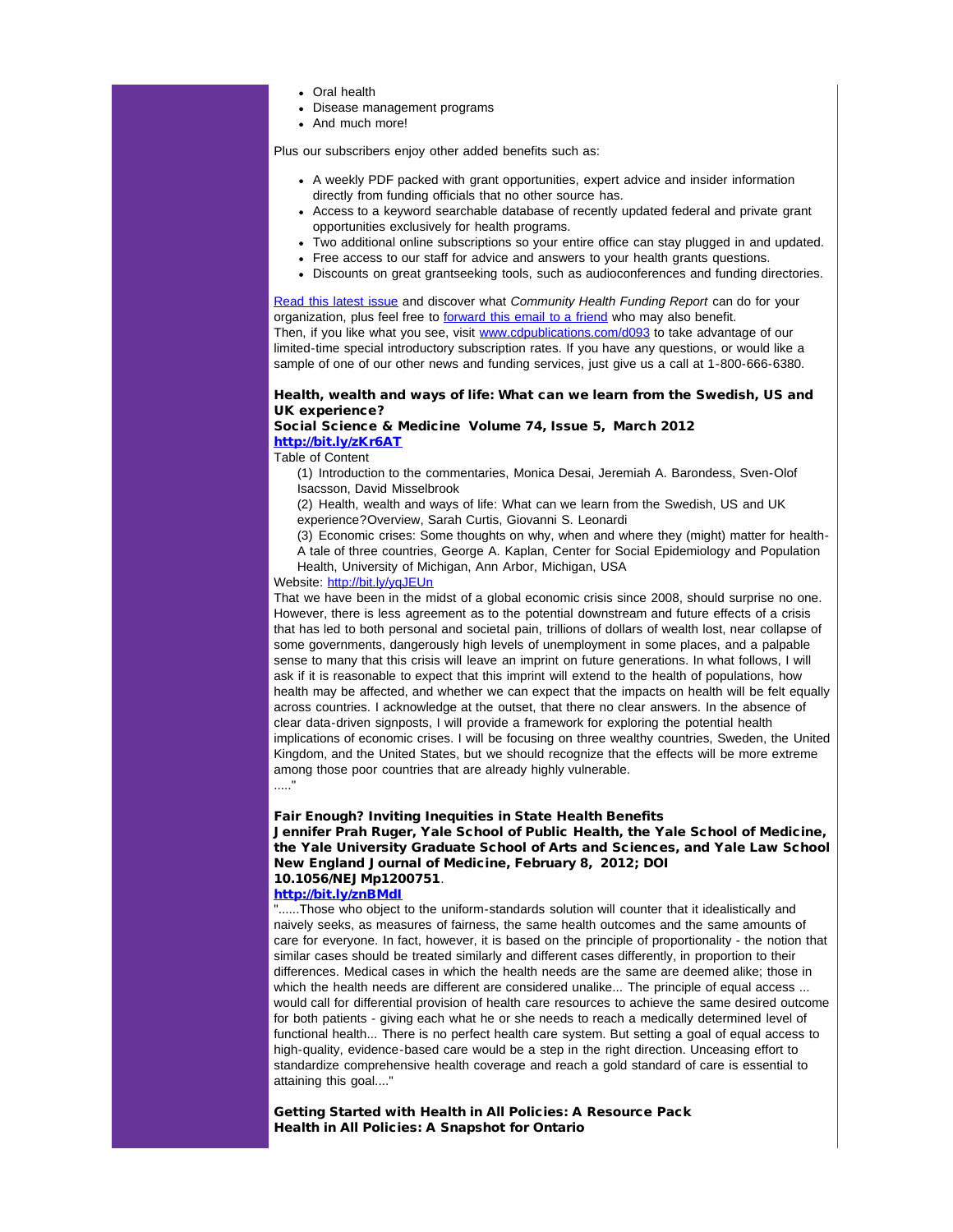### Scoping Review of the Literature

Prepared by the Centre for Research on Inner City Health (CRICH) in the Keenan Research Centre of the Li Ka Shing , Knowledge Institute of St. Michael's Hospital

Lead Authors: Shankardass K, Solar O, Murphy K, Freiler A, Bobbili S, Bayoumi A, O'Campo P.

Research Team: O'Campo P, Laupacis A, Dhalla I, Kirst M, Lofters A, Murphy K, Perrier L, Shankardass K.

### 2011 - Report to the Ministry of Health and Long-Term Care (Ontario) Canada [http://bit.ly/wnt2hN](http://r20.rs6.net/tn.jsp?et=1109480927004&s=1&e=0012OgI-WeFo4utCvgmSMYMDnPJj6zRaIfkbucafLZul8SW5cqnv1Y8SZAMB--SlZYy7XACfU_uyKYgdeNLd98ZYSih35reIw7fHk9Q34_-CwE=) Methodology appendix PDF

"Health in All Policies" refers to formal, sustained, "whole-of-government" (read: cross-sectoral and coordinated) policy initiatives aimed to improve population health. In some cases, health inequities are targeted specifically in "Health in All Policies" initiatives. A scoping review identified literature describing international examples of health equity-focused "Health in All Policies". A total of 4833 scholarly articles and 501 sources of grey literature were gathered based on a keyword search. Following screening and sorting, 163 articles were retained, and intersectoral health activities were described in 43 countries. Further screening identified 16 jurisdictions that have implemented a "Health in All Policies" approach, specifically.

Scoping Review of "Health in All Policies" Literature: Findings Whole-of-government, "Health in All Policies" approaches focused on health equity have been implemented in 16 countries or sub-national areas worldwide: *Australia, Brazil, Cuba, England, Finland, Iran, Malaysia, New Zealand, Northern Ireland, Norway, Quebec, Scotland, Sri Lanka, Sweden, Thailand, and Wales.* In every case, a formal, whole-of-government "Health in All Policies" approach was preceded by intersectoral initiatives that were less formal and broad-reaching. Government-wide Health Impact Assessment (HIA) or a variant thereof to measure health outcomes/health needs was instituted in almost all jurisdictions. "Health in All Policies" strategies were usually aimed to improve working/living conditions, or to target individual behavior change. Improving access to health care was also stressed. Fewer than a third of cases involved wealth redistribution to address health inequities. By definition, "Health in All Policies" approaches have a broader focus than vulnerable populations *only*. Most jurisdictions combined attention to vulnerable populations and universal policy initiatives. The preponderance of policy activity related to vulnerable groups. "Health in all Policies" involved a high degree of interaction and interdependence across sectors, and limited individual sectors' autonomy. "Health in All Policies" was *not* supported through simple information-sharing. Mechanisms for supporting "Health in All Policies" included formal intersectoral committees (e.g. cabinet committees, interdepartmental committees), joint budgets, and evaluation and monitoring tools. In most jurisdictions a mix of horizontal and vertical integration management strategies was used to manage policy implementation. .........."

# Health Policy and Systems Research: A Methodology Reader Edited by Lucy Gilson, Alliance for Health Policy and Systems Research, World Health Organization 2012

## [http://bit.ly/x7tSkg](http://r20.rs6.net/tn.jsp?et=1109480927004&s=1&e=0012OgI-WeFo4txjcfScx4xwsw_vN7f4EhtkOwql4hGBj2HwxkUhD_68EWUQsLLc9ldPDi4wFCjNpcNUcxp7FLzmvq0DdCqzV58gGey5PYst9Y=)

"........This Reader aims to support the development of the field of *Health Policy and Systems Research HPSR*, particularly in LMICs. It complements the range of relevant texts that are already available by providing a particular focus on methodological issues for primary empirical health policy and systems research. There are four main sections in the Reader: Part 1 provides an overview of the field of *Health Policy and Systems Research HPSR* in LMICs

and some of the key challenges of this kind of research.

Part 2 outlines key steps to follow when conducting HPSR studies.

Part 3 presents some key references of papers which provide overarching conceptual frameworks for understanding health policy and health systems.

Part 4 is the main body of the Reader and presents a set of empirical papers drawn exclusively from LMICs. The papers were selected because they:

- together demonstrate the breadth and scope of *Health Policy and Systems Research HPSR* work

- provide good examples of different forms of research strategy relevant to HPSR - are high quality and innovative.

Part 5 presents a set of references for papers that reflect on specific concepts or methods relevant to *Health Policy and Systems Research HPSR* as well as some of the particular challenges of working in this field.

.....The defining feature of primary *Health Policy and Systems Research HPSR* is that it is problem- or question-driven, rather than, as with epidemiology, method driven. Therefore, as outlined in Part 2, the first step in doing rigorous and good quality research is to clarify the purpose of the research, what the study is trying to achieve, and to identify and develop relevant and well-framed research questions. Good quality work then demands an understanding of the research strategy that is appropriate to the questions of focus. The strategy is neither primarily a study design nor a method, but instead represents an overarching approach to conducting the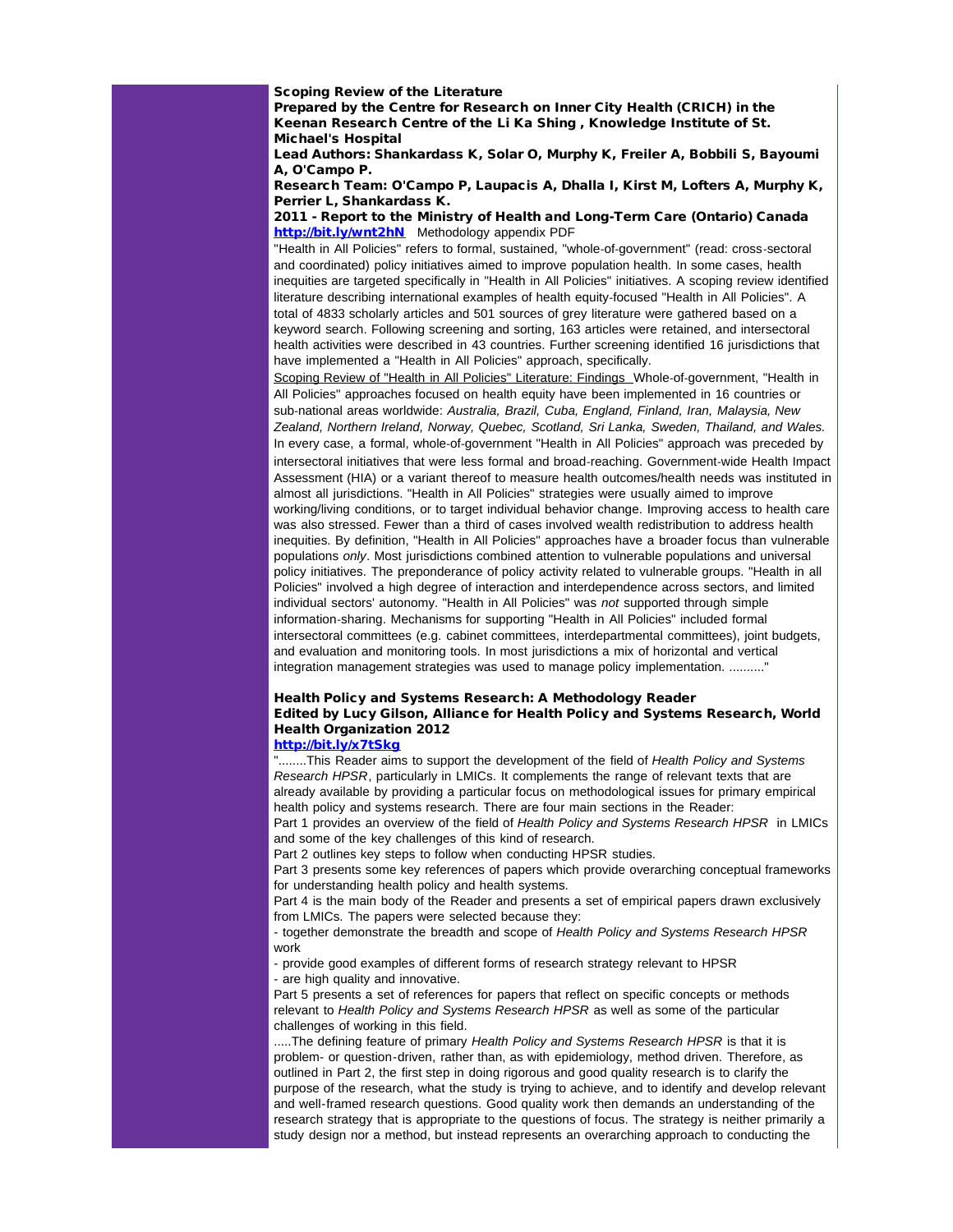research; it considers the most appropriate methods of data collection and sampling procedure in terms of the research purpose and questions.

The art of study design in *Health Policy and Systems Research HPSR*, as with all 'real world research', is about turning research questions into valid, feasible and useful projects...."

## KIDS COUNT Data Snapshot Annie E. Casey Foundation

The [KIDS COUNT Data Snapshot](http://r20.rs6.net/tn.jsp?et=1109363737920&s=988&e=0018pOhLEBXykhHnXN-g0_ZznNVGuPL_SFH3945LDGfIJ3MQiWEA8NZ89T72GUaoMCoYw1KfOS8GbE56LctDk3B3HqE_y3kbNu8c8nKhCzNK4OJExDiPsFbvuEmbatsPb5E30jVNLZdDdeydqWEv31Pkst86sgOlcePH4kiWI2HXVhCgCDVQfypSbmnvd37z0sV0dU1ufAfwvrV7689X8PLP7Iv5X7u3XAOQ0cEzd6KaeQ=) from the Annie E. Casey Foundation was released today. The snapshot reveals that nearly 8 million children live in areas of concentrated poverty, places where at least 30 percent of residents have an annual income below the federal poverty level about \$22,000 for a family of four. This represents a 25 percent increase, or about 1.6 million more children, since 2000. In addition to the national picture, the snapshot provides data on children in high-poverty areas by state and for the 50 largest cities in the country - and indicates that children in the south and southwest, as well as those in urban and rural areas, are more likely to live in such poor communities. African-American, American Indian, and Latino children are six to nine times more likely to be found in them than their white counterparts. This analysis is, unfortunately, consistent with [other recent research](http://r20.rs6.net/tn.jsp?et=1109363737920&s=988&e=0018pOhLEBXykimkvffo51sKHTe1kl3jQtBTM8o7MBBu-aFkEsRhDHdwY5hj61VmtuIrT6Kjn28i4b8B_7KnwBG1tCYwgmyT--RVqhq-x9M-5Dzek4jeUhiM8IoRJOpt-G-Wsfkunl3YpYa_DeIa9DzCNCKLzIwcxDtCPiuKSUG4CBxLNwOX0UKIThmLz9cg9_kS_k9XRsND3sFeOlFr0Y4CfFgIZ_zPNK3) released by the Joint Center for Political and Economic Studies and supported by PRRAC.

### "Migration, 'Illegality', and Health: Mapping Embodied Vulnerability and Debating Health-Related Deservingness"

*Social Science & Medicine* Special Issue The full volume is accessible online at [http://www.sciencedirect.com/science/journal/02779536](http://r20.rs6.net/tn.jsp?t=7y8odjjab.0.4lvydjjab.5gytkqcab.1&ts=S0741&p=http%3A%2F%2Fwww.sciencedirect.com%2Fscience%2Fjournal%2F02779536).

### Place Matters for Health in the San Joaquin Valley (summary) Joint Center for Political and Economic Studies, February 2012 [http://www.jointcenter.org/sites/default/files/upload/research/files/PM%20Full.pdf](http://r20.rs6.net/tn.jsp?t=7y8odjjab.0.amvydjjab.5gytkqcab.1&ts=S0741&p=http%3A%2F%2Fwww.jointcenter.org%2Fsites%2Fdefault%2Ffiles%2Fupload%2Fresearch%2Ffiles%2FPM%2520Full.pdf)

The report provides a comprehensive analysis of how neighborhood differences in a range of social, economic and environmental conditions are linked to health outcomes in the San Joaquin Valley. It finds that the conditions in low-income and non-white neighborhoods make it more difficult for people in these neighborhoods to live healthy lives.

## Recruitment and Engagement of Low-Income Populations: Service Provider and Researcher Perspectives

## The Community-University Partnership for the Study of Children, Youth, and Families

#### [http://bit.ly/wVZLZQ](http://r20.rs6.net/tn.jsp?t=7y8odjjab.0.bmvydjjab.5gytkqcab.1&ts=S0741&p=http%3A%2F%2Fbit.ly%2FwVZLZQ)

Overview: Engagement is a fundamental challenge among community program planners, policymakers, and researchers who work with low-income populations connecting with an individual or family in order for them to participate in a program or research project. Often, recruiters give little thought to the process of recruitment or engaging families, assuming that needy families are desperate for help and will be eager to participate in programs or intervention research. However, low-income populations have significant barriers to participation in programs and research such as economic stress due to lack of resources. What is lacking in the literature is an understanding on the part of the recruiter about the time, resources, and strategies needed to recruit a low-income family.

Researchers and program planners develop strategies to reach families, but these strategies are rarely documented and are bound, often unintentionally, by organization policies and practices. The goal of this research project, entitled Exploring System Barriers and Enablers in Recruiting Low-Income Populations (RLIP), was to document service provider and researcher (a) methods of recruitment, (b) assessment of what works and what does not work, (c) barriers, (d) resources needed for success, and (e) retention strategies.

In this report, we will:

(a) Review the current literature on barriers for low-income individual or family participation in programs and research studies and recommended recruitment and retention strategies; (b) Share the results of two surveys created for service providers and researchers that asked them to provide us with their experiences of recruitment and retention strategies;

(c) Quantify the resources needed to implement these strategies;

(d) Compare differences between researcher and service provider approaches; and

(e) Summarize learnings and provide implications.

For more information about CUP, visit [http://bit.ly/zWIKEP](http://r20.rs6.net/tn.jsp?t=7y8odjjab.0.cmvydjjab.5gytkqcab.1&ts=S0741&p=http%3A%2F%2Fbit.ly%2FzWIKEP).

## Social Determinants of Health and Populations at Risk The Power Study

### [http://powerstudy.ca/the-power-report/the-power-report-volume-2/social](http://r20.rs6.net/tn.jsp?t=7y8odjjab.0.dmvydjjab.5gytkqcab.1&ts=S0741&p=http%3A%2F%2Fpowerstudy.ca%2Fthe-power-report%2Fthe-power-report-volume-2%2Fsocial-determinants-of-health-and-populations-at-risk)[determinants-of-health-and-populations-at-risk](http://r20.rs6.net/tn.jsp?t=7y8odjjab.0.dmvydjjab.5gytkqcab.1&ts=S0741&p=http%3A%2F%2Fpowerstudy.ca%2Fthe-power-report%2Fthe-power-report-volume-2%2Fsocial-determinants-of-health-and-populations-at-risk)

It is well-known that social factors-rather than medical care or health behaviours-are the primary drivers of health and health inequities. The social determinants of health influence both physical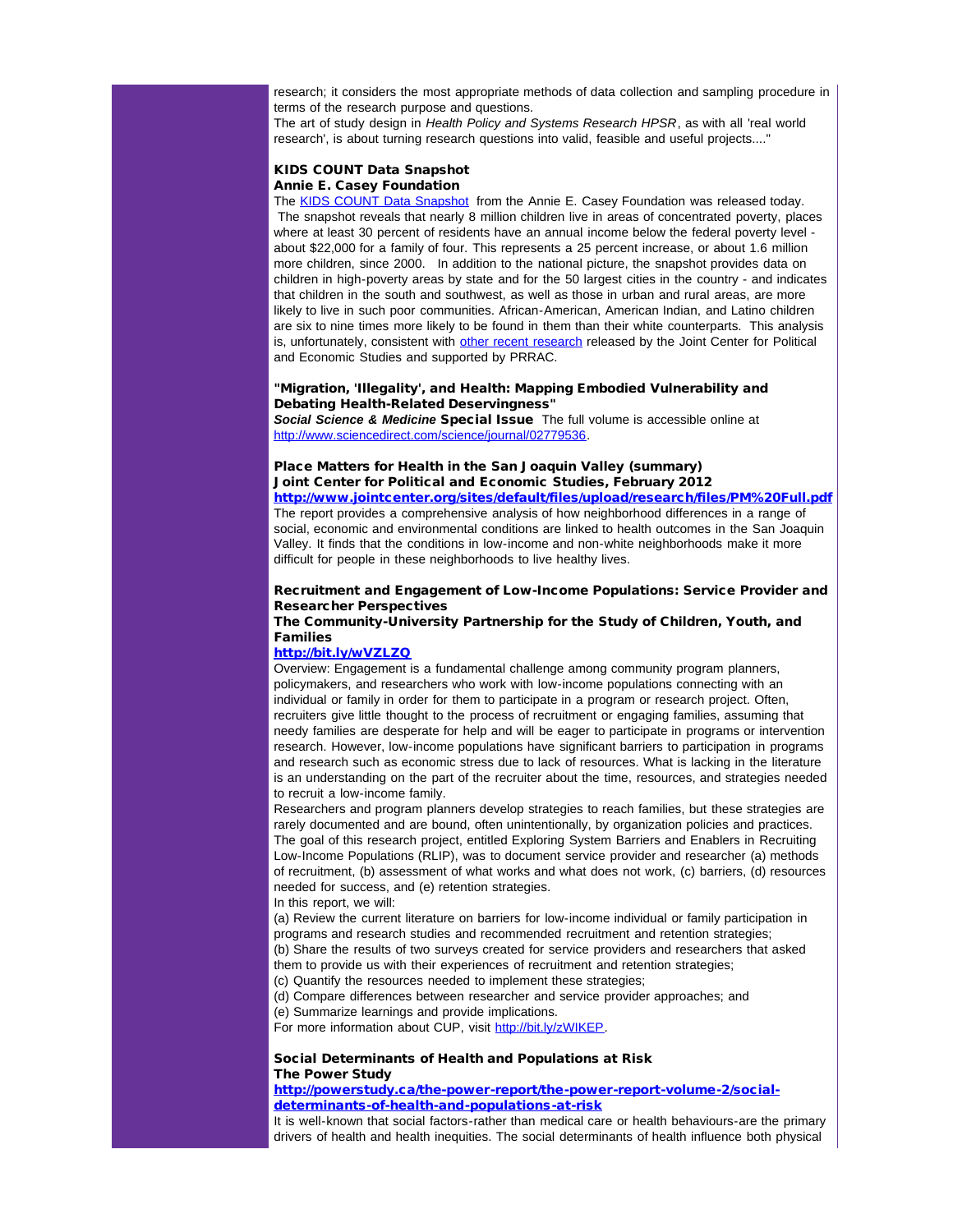and mental health. Furthermore, the social determinants of health, which work through many complex and intertwining pathways, are not evenly distributed across the population.

### Social determinants of health: the environmental dimension The Lancet, Volume 379, Issue 9817, Page 686, 25 February 2012 [http://bit.ly/xfxoNk](http://r20.rs6.net/tn.jsp?t=7y8odjjab.0.emvydjjab.5gytkqcab.1&ts=S0741&p=http%3A%2F%2Ft.co%2FDBavKxuZ)

"......The concept of environmental health might typically conjure up images of people living in smog-filled cities, or by contaminated rivers or overflowing landfill sites. However, it also concerns the spaces in which people most frequently inhabit: their homes and workplaces. Furthermore, the conditions in which people live and work can vary according to factors such as income, occupation, education, and ethnicity, and lead to inequalities in exposure to environmental risks and related diseases....."

## The Public Health Observatory Handbook of Health Inequalities Measurement Roy Carr-Hill and Paul Chalmers-Dixon Centre for Health Economics - York **University**

## Edited by Jennifer Lin, South East Public Health Observatory - SEPHO [http://bit.ly/yw8bV6](http://r20.rs6.net/tn.jsp?t=7y8odjjab.0.fmvydjjab.5gytkqcab.1&ts=S0741&p=http%3A%2F%2Fbit.ly%2Fyw8bV6)

".....it provides a comprehensive collection of material for those concerned to document and understand health inequalities....a welcome contribution to the resources available to people working to reduce inequalities in health in their communities. I commend it to anyone involved in addressing health inequalities. The measurement of inequalities is a complicated and convoluted science, but this book brings together much of that science in a rigorous but accessible way. It is a rich source of information and will contribute to advancing our knowledge and practice, with the ultimate aim to reduce inequalities and to make this country a more equitable society. ...." *Sir Donald Acheson*

## Two Years On Data - New figures out today mark the second anniversary of the publication of the Marmot Review (Fair Society Healthy Lives.)

#### [http://bit.ly/zX8U82](http://r20.rs6.net/tn.jsp?t=7y8odjjab.0.gmvydjjab.5gytkqcab.1&ts=S0741&p=http%3A%2F%2Fbit.ly%2FzX8U82)

*"Measurement is radical" was my message yesterday at the Press Launch of our Two Year On monitoring report on health inequalities. By keeping robust measurements on the agenda, we can chart progress on health inequalities and their social determinants and make clear that we hold governments, and the wider society to account...." ........Michael Marmot*

".....New figures out today (Wednesday 15th February, 2012) to mark the second anniversary of the release of the Marmot Review Fair Society, Healthy Lives show that while life expectancy improved for most of the 150 local authority areas in England that will take over responsibility for public health in April 2013, inequalities within these areas also increased... The UCL Institute of Health Equity (previously known as the Marmot Review Team) commissioned the London Health Observatory to provide data showing key indicators for monitoring health inequalities and the social determinants of health for the 150 'upper tier' local authorities in England...The indicators at local authority level are: life expectancy at birth; children reaching a good level of development at age five; young people not in employment, education or training (NEET); and, percentage of people in households receiving means tested benefits. In addition there is an index showing the level of social inequalities within each local authority area for some of the indicators, including life expectancy at birth - the higher the value of the index the greater the inequality...." The Marmot Indicators statistical information was compiled by the London Health Observatory: Marmot Indicators for Local Authorities in England, 2012 at: [http://bit.ly/wt5FI6](http://r20.rs6.net/tn.jsp?t=7y8odjjab.0.hmvydjjab.5gytkqcab.1&ts=S0741&p=http%3A%2F%2Fbit.ly%2Fwt5FI6).

## Urban Physical Environments and Health Inequalities: A Scoping Review of Interventions

#### Canadian Population Health Initiative (CPHI) February 7, 2012 [http://bit.ly/ziWWvP](http://r20.rs6.net/tn.jsp?t=7y8odjjab.0.imvydjjab.5gytkqcab.1&ts=S0741&p=http%3A%2F%2Fbit.ly%2FziWWvP)

"......The first section of the report showcases a range of interventions and their respective characteristics, with a particular emphasis on the state of evaluation of the interventions found during our scoping efforts. In the second section, we introduce a framework that clarifies the components of an equity lens and look at how the concept of equity has been integrated into various interventions.

This framework will be useful to those who want to enrich their understanding of equity as a concept and to those who are interested in building equity into activities intended to improve health and urban physical environments...To distinguish among the ways that equity can be integrated, the report characterizes intervention activities according to five equity dimensions. Overall, results indicate that identifying and working with at-risk groups were the most common strategies for incorporating equity into urban physical environment interventions. Interventions that integrated equity considerations were most often related to communicating messages about health hazards in the physical environment and targeted at-risk groups through tailored programs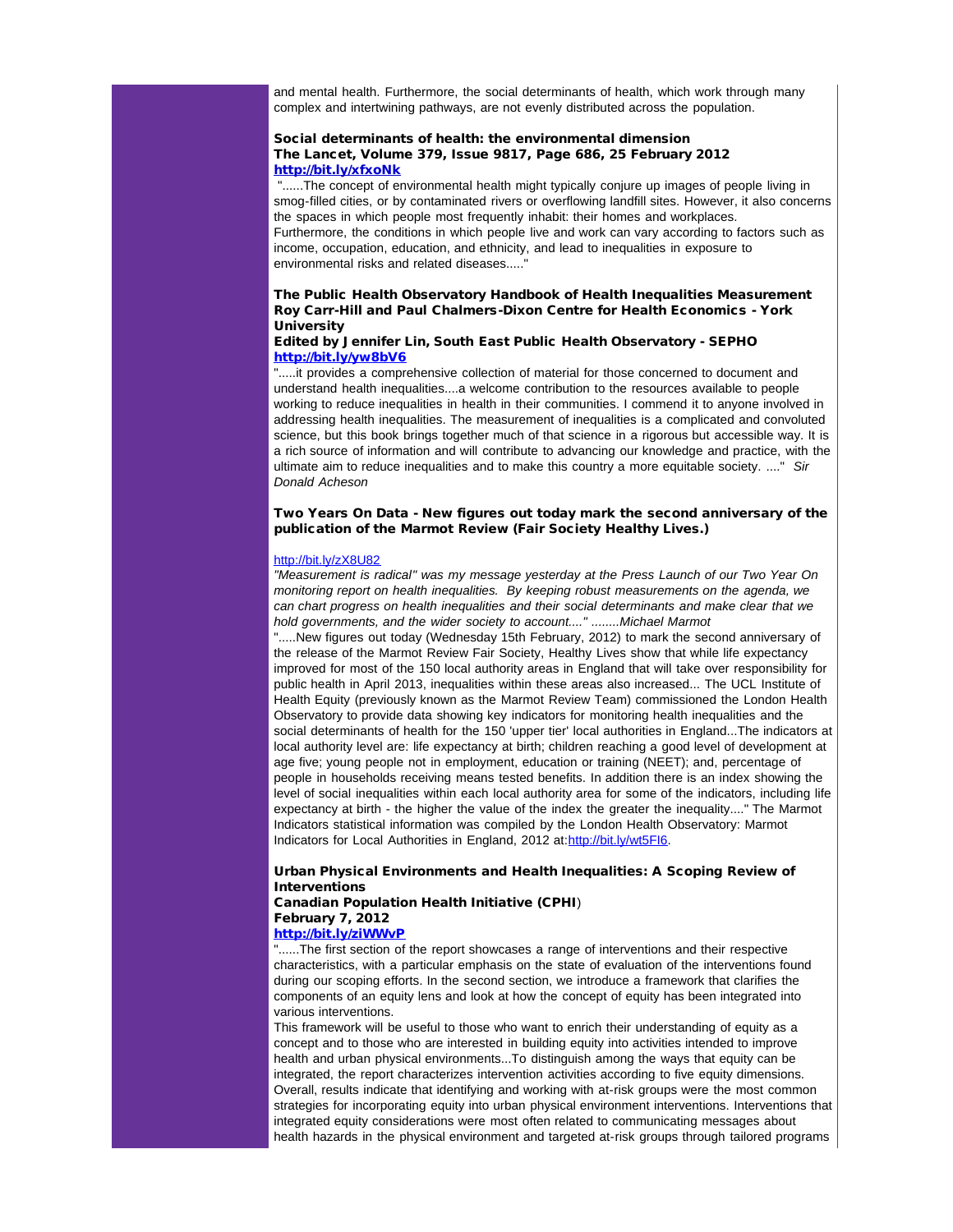and campaigns. Fewer actions were related to addressing the determinants of health that influence capacity to act on information or to assessing equity outcomes and unintended consequences. In addition to describing intervention activities that address inequalities, the framework clarifies elements of an equity lens and can perhaps provide guidance for incorporating equity into future intervention planning and scoping reviews....."

#### **Website**

#### **WEAVE**

### Massachusetts: Children in Families Below Poverty (census tract level) [http://www.neighborhoodnexus.org/content/maps](http://r20.rs6.net/tn.jsp?t=7y8odjjab.0.jmvydjjab.5gytkqcab.1&ts=S0741&p=http%3A%2F%2Fwww.neighborhoodnexus.org%2Fcontent%2Fmaps) Georgia: Atlanta area foreclosures.

[http://metrobostondatacommon.org/](http://r20.rs6.net/tn.jsp?t=7y8odjjab.0.kmvydjjab.5gytkqcab.1&ts=S0741&p=http%3A%2F%2Fmetrobostondatacommon.org%2F) Here are two links to WEAVE a data mapping tool being developed by a consortium of universities and non-profits. As more and more public health work is connected to the built and social environment, tools like this help make bridges and make data available in new and interesting ways. The University of Massachusetts at Lowell deserves a lot of credit for overcoming the urge to make money out of everything because it waved certain proprietary interests to make this available as open source. This is still in beta release, so there may be some bugs (they'd be delighted to hear from users!). It's not all that hard to learn and your creations and your data sets will be welcomed. Overlays of data sets are easy to accommodate and interactive charts and scatterplots can be created that actively coordinate with the maps. A handy feature (if you're stuck at midnight needing one more supportive argument) is the tool that allows you (in the first example) to select a census tract and pull up whatever census data has been incorporated - this might be true for both, but I've only played with the Massachusetts site.

#### **Others**

### Health Inequalities Intervention Toolkit (Electronic Version) [http://bit.ly/wyoX1t](http://r20.rs6.net/tn.jsp?t=7y8odjjab.0.lmvydjjab.5gytkqcab.1&ts=S0741&p=http%3A%2F%2Fbit.ly%2FwyoX1t)

.... It is designed to assist evidence-based local service planning and commissioning, including Joint Strategic Needs Assessments. The Toolkit does this by providing information on the diseases, which are causing low life expectancy in individual areas, enabling good local priority setting. ...."

### Health Policy Toolkit

## The World Bank [http://bit.ly/zp8Ysm](http://r20.rs6.net/tn.jsp?t=7y8odjjab.0.mmvydjjab.5gytkqcab.1&ts=S0741&p=http%3A%2F%2Fbit.ly%2Fzp8Ysm)

Health Policy Toolkit, which offers health policy stakeholders and practitioners online access to a growing collection of information about policies and practices that can help enhance the contribution of the private sector to important health goals in developing countries. The Toolkit includes links to key policy resources in a variety of formats.

## Module 1: Fundamentals

This module discusses health systems, the policy cycle, public sector stewardship towards the private health sector, the importance of the private health sector, and policy mechanisms governments can use to better engage the private health sector.

In this module:

\*Health systems and the policy cycle;

\*The concepts of stewardship and engagement;

\*Actors involved in the private health sector;

\*Why the private health sector matters and who uses it;

## \*Policy instruments to engage the private health sector.

## Module 2: Assessment

This module helps stakeholders including policymakers, technical staff, businesses and financial institutions to understand how to better engage the public and private sectors through the results of an assessment process.

The reader will understand:

- \*Health systems frameworks for a health sector assessment
- \*The dimensions of a health sector assessment
- \*The dynamics of a private health sector assessment process
- \*Options for sources of secondary data
- \*The types of instruments which can be used for primary data collection
- \*Steps in the assessment process

## Module 3: Engagement

This module focuses on engaging with the private health sector by designing, implementing, and evaluating a public private dialogue.

The reader will: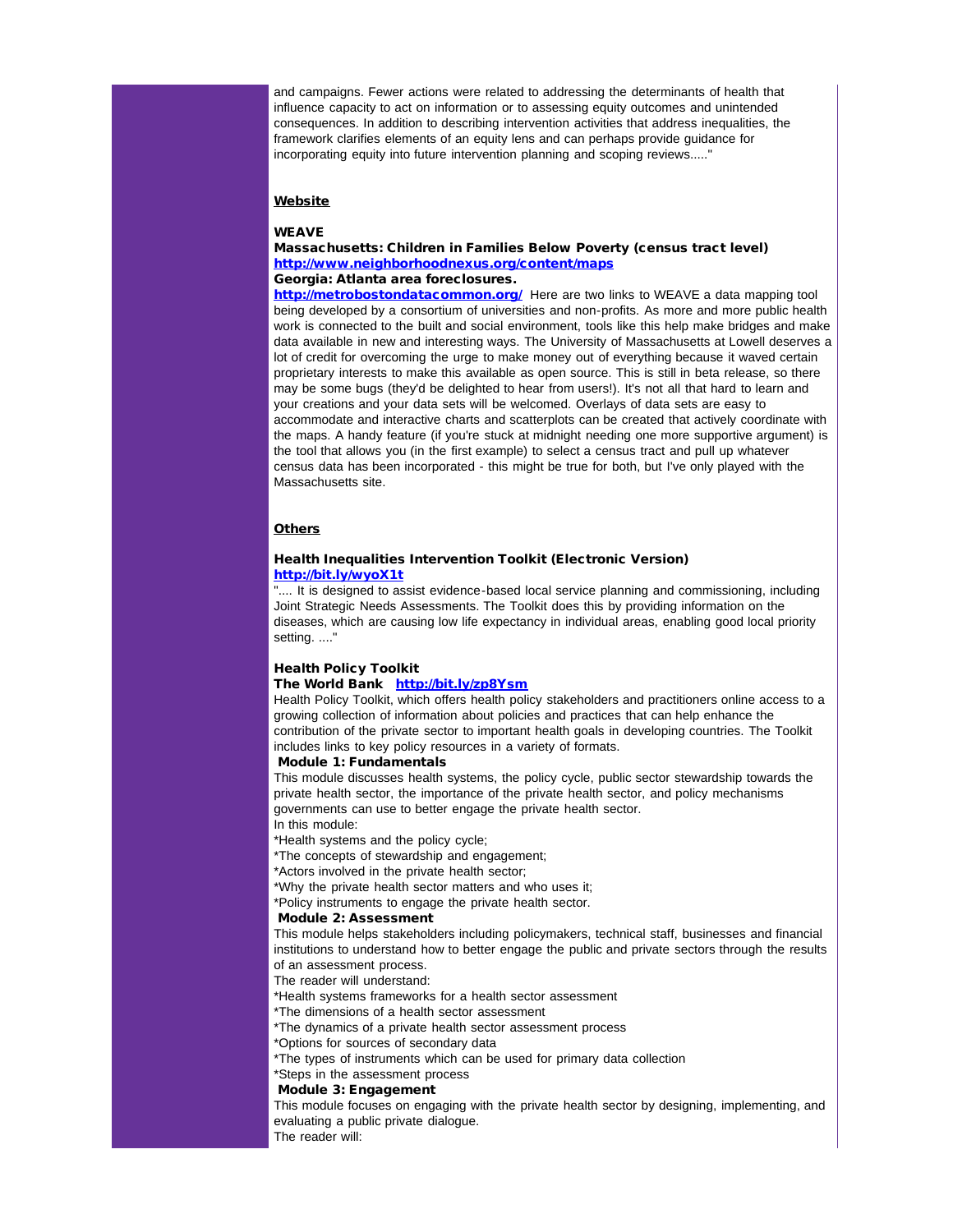\*Be able to define engagement, public private dialogue, and public-private partnership and understand the major policy instruments used to collaborate with the private health sector. \*Understand the stages of the policy cycle and how it relates to a public private dialogue. \*Know the essential elements to consider when designing and implementing a public-private dialogue project in health.

## Module 4: Capacity Development

This module provides policymakers and capacity builders with tools to better understand how to work with the private health sector.

The reader will:

\*Review the concept of capacity development and how it relates to policy engagement and private health sector assessment;

\*View a sample course agenda and training materials on strategies for strengthening private health policy to achieve health goals;

\*Understand how to conduct a private health sector assessment;

\*Gain exposure to policy instruments for engaging the private sector.

## Migration Policy Institute

## Mapping the Foreign Born in the United States, Part I

Most people would easily guess that California and New York are the states with the largest immigrant populations, just as New York City and Los Angeles are well known as the cities with the largest such populations. But how about other US states and cities? Does Illinois have more immigrants than Arizona? Are there more Chinese-born immigrants in Seattle or Boston? And what are the largest groups of immigrants - and where do they reside? This month we have updated our **[maps of foreign-born populations](http://r20.rs6.net/tn.jsp?t=7y8odjjab.0.nmvydjjab.5gytkqcab.1&ts=S0741&p=http%3A%2F%2Fmy.migrationpolicy.org%2Fsalsa%2Ftrack.jsp%3Fv%3D2%26c%3D2hiF%252Fu6PWH8JnBxNy7BAJVPUXNIK9Sfu)** in the United States: **[The State](http://r20.rs6.net/tn.jsp?t=7y8odjjab.0.omvydjjab.5gytkqcab.1&ts=S0741&p=http%3A%2F%2Fmy.migrationpolicy.org%2Fsalsa%2Ftrack.jsp%3Fv%3D2%26c%3DZDn4WNIobqobZMtnCPZ5yVPUXNIK9Sfu) [Proportion of the US Immigrant Population and Metropolitan Areas map](http://r20.rs6.net/tn.jsp?t=7y8odjjab.0.omvydjjab.5gytkqcab.1&ts=S0741&p=http%3A%2F%2Fmy.migrationpolicy.org%2Fsalsa%2Ftrack.jsp%3Fv%3D2%26c%3DZDn4WNIobqobZMtnCPZ5yVPUXNIK9Sfu), as well** as maps showing the state proportions of foreign born from the top four sending countries: [Mexico](http://r20.rs6.net/tn.jsp?t=7y8odjjab.0.pmvydjjab.5gytkqcab.1&ts=S0741&p=http%3A%2F%2Fmy.migrationpolicy.org%2Fsalsa%2Ftrack.jsp%3Fv%3D2%26c%3DESOwHIUpx%252FvINHzVxdKyFFPUXNIK9Sfu), [China](http://r20.rs6.net/tn.jsp?t=7y8odjjab.0.qmvydjjab.5gytkqcab.1&ts=S0741&p=http%3A%2F%2Fmy.migrationpolicy.org%2Fsalsa%2Ftrack.jsp%3Fv%3D2%26c%3Dg5Hy%252FzTF%252B0WmzWbvaGITQVPUXNIK9Sfu), [India](http://r20.rs6.net/tn.jsp?t=7y8odjjab.0.rmvydjjab.5gytkqcab.1&ts=S0741&p=http%3A%2F%2Fmy.migrationpolicy.org%2Fsalsa%2Ftrack.jsp%3Fv%3D2%26c%3DNdlSLbcOZxqk7i8OAJGA8lPUXNIK9Sfu), and [the Philippines](http://r20.rs6.net/tn.jsp?t=7y8odjjab.0.smvydjjab.5gytkqcab.1&ts=S0741&p=http%3A%2F%2Fmy.migrationpolicy.org%2Fsalsa%2Ftrack.jsp%3Fv%3D2%26c%3DMByczGw%252Fua%252BM%252FcsHIabaCVPUXNIK9Sfu). Culled from the US Census Bureau's 2010 American Community Survey, this analysis tracks the settlement patterns and concentration of specific immigrant populations in the United States. These maps show immigrant distribution by state and metropolitan area of the foreign born overall and of the four largest immigrant groups. (Click **[here](http://r20.rs6.net/tn.jsp?t=7y8odjjab.0.tmvydjjab.5gytkqcab.1&ts=S0741&p=http%3A%2F%2Fmy.migrationpolicy.org%2Fsalsa%2Ftrack.jsp%3Fv%3D2%26c%3DGJn6mmYVIvj1hx8tPG8byFPUXNIK9Sfu)** for the maps' underlying numbers).

State and Metropolitan Area of Proportion of the Foreign-Born Population in the United States: California is home to the largest number of immigrants by far (with more than 10 million), followed by New York, Texas, and Florida. New Jersey and Illinois follow. Looking at cities, the greater New York and Los Angeles metropolitan areas have the largest number of immigrants followed by Miami, Chicago, Houston, and San Francisco.

\* The Mexican-Born Population in the United States: The state with the highest percentage of Mexican-born immigrants - the largest immigrant group in the United States - is California, whose 4.3 million Mexican immigrants account for 37 percent of the nationwide total of 11.7 million Mexican born. Texas comes in second, with 2.5 million Mexican immigrants (21 percent of the national total). Illinois is a distant third, with 709,000 (or 6 percent). The largest concentrations of Mexican immigrants are in the greater Los Angeles metropolitan area, followed by Chicago, Houston, Dallas, and Riverside.

\* The Chinese-Born Population in the United States: Immigrants born in China (including those from Hong Kong but not Taiwan) represent the second-largest immigrant group in the United States, with California (578,000 or 32 percent of the national total of 1.8 million), New York (377,000 or 21 percent), and Texas (80,000 or 4 percent) as the states with the largest populations. New York has more Chinese-born immigrants than any other metropolitan area, followed by San Francisco, Los Angeles, Boston, and San Jose.

\* The Indian-Born Population in the United States: California hosts the largest number of Indianborn residents. Eighteen percent (or 327,000) of the total 1.8 million Indian born reside in California, while 12 percent (or 206,000) live in New Jersey and 9 percent (or 164,000) live in Texas. The greater New York and Chicago metropolitan areas are home to the largest Indianborn populations - followed by the San Jose, Washington DC, and San Francisco metropolitan areas.

\* The Filipino-Born Population in the United States: In 2010, California is home to 46 percent (or 810,000) of the nation's 1.8 million Filipino-born immigrants, followed by Hawaii (6 percent or 108,000), and New York (5 percent or 85,000). In examining metropolitan areas, Los Angeles, San Francisco, and New York are the metropolitan areas with the largest population of immigrants from the Philippines, followed by San Diego and Honolulu.

Next month, the Data Hub will look at the state proportions of the populations in the United States from the countries of Vietnam, El Salvador, Cuba, and Korea - the other four origin countries with at least 1 million immigrants now residing in the United States.

#### Robert Wood Johnson Foundation, Commission to Build a Healthier America

New Partners for Public Health: Smart Growth, Urban Planning, Transportation and More